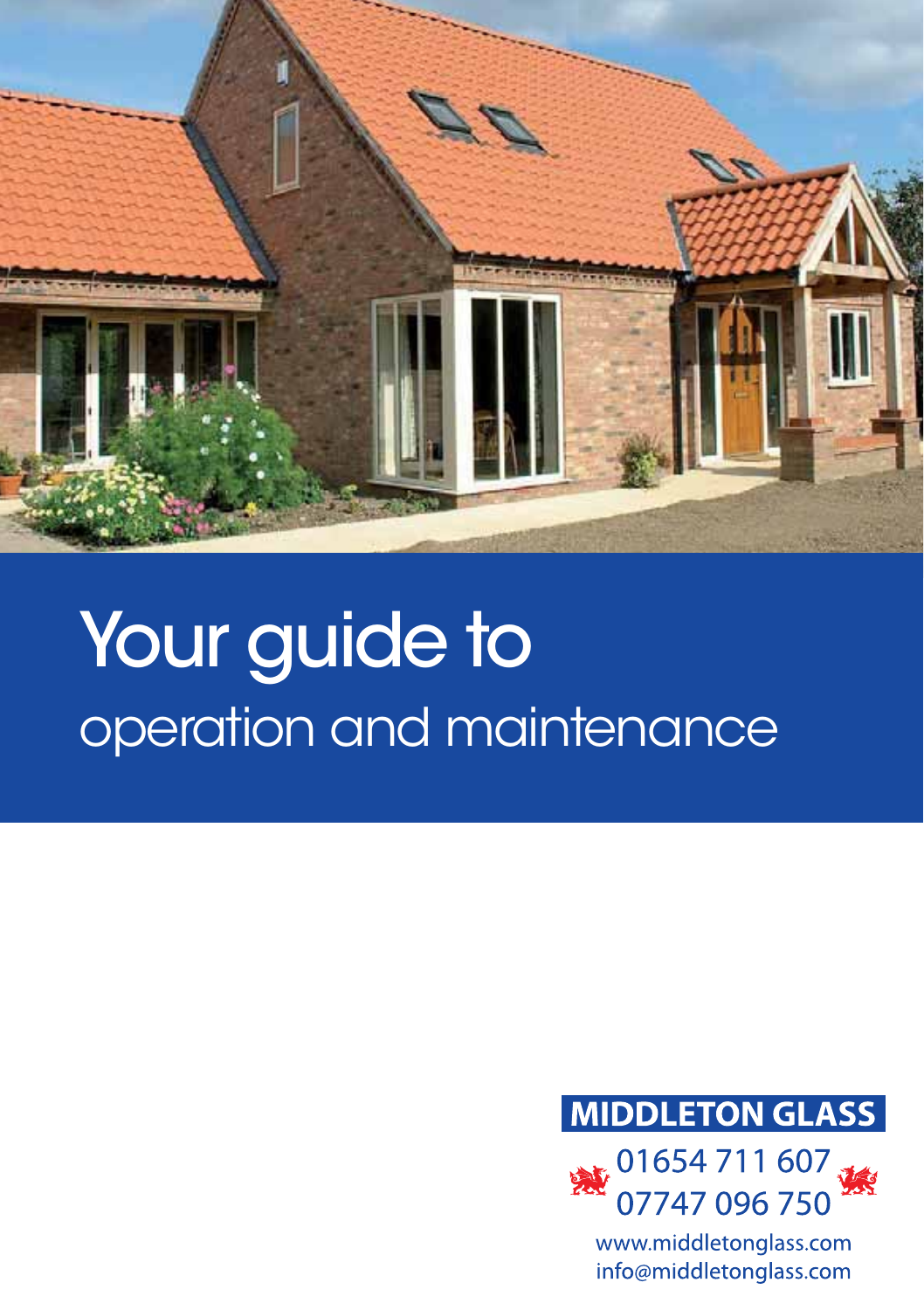# **Congratulations**

on your brand new Liniar installation.

Whether you've purchased Liniar windows, doors, bi-folds, patio doors, French doors, a full conservatory or the Liniar outdoor range of decking and fencing products, this guide will help you to keep your Liniar products looking, and working, their best for many years to come.

We've included performance, accreditation and warranty details, together with a variety of useful tips and information to help you follow the correct operating procedures and carry out simple maintenance.

Please spend some time to familiarise yourself with the contents to ensure you enjoy your Liniar installation and get the best from your investment.

It is important you follow the guidance in this manual to ensure warranties are maintained.

In the unlikely event of any difficulties, please contact your installer in the first instance, who will be pleased to help you.

Your Liniar installer's details can be found on the back of this guide.

As Liniar has a policy of continuous improvement in products, methods and materials, changes in specification may be made from time to time without prior notice.

Note: Liniar products are technically engineered and require specialist parts and experience to install. Never attempt any repairs to a Liniar product yourself as this may invalidate your warranty – always contact your installer in the first instance.

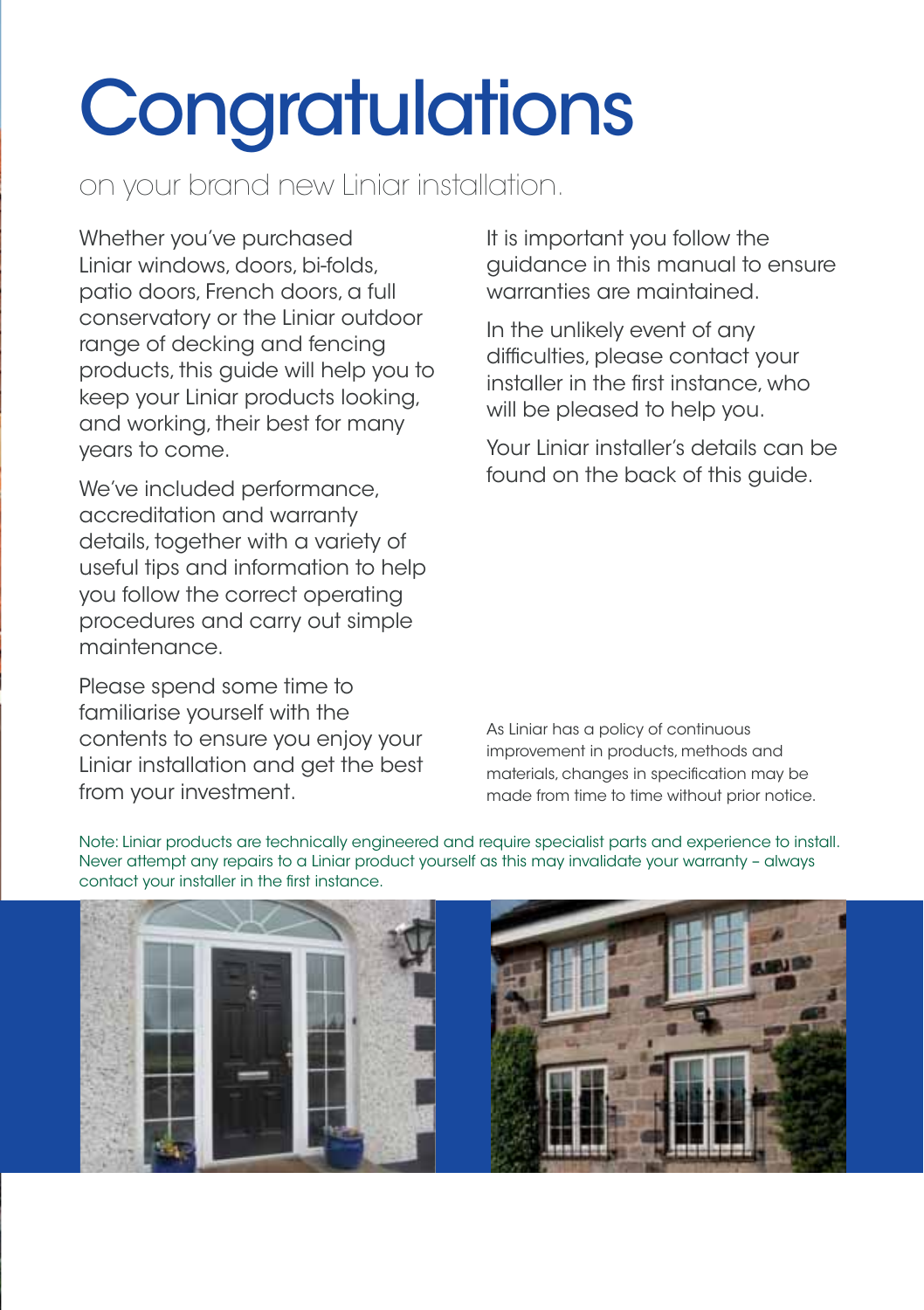## Quality **assured**

The Liniar products you have purchased have been subjected to extensive testing during their design and build. The company's UK-based PVCu extrusion facility is accredited with ISO 9001:2000 for quality systems.

### **Accredited**

In addition, Liniar products have attained the following industry accreditation:

- BS EN 12608:2003 (formerly BS7413) Unplasticized polyvinylchloride (PVCu) profiles for the fabrication of windows and doors.
- PAS 24:2012 Enhanced security for windows and doors.
- BBA accreditation for white casement and tilt & turn windows.
- Secured by Design status for windows and doors.
- Tested to the requirements of BS7412 – Plastics windows made from unplasticized polyvinylchloride (PVCu) extruded hollow profiles.



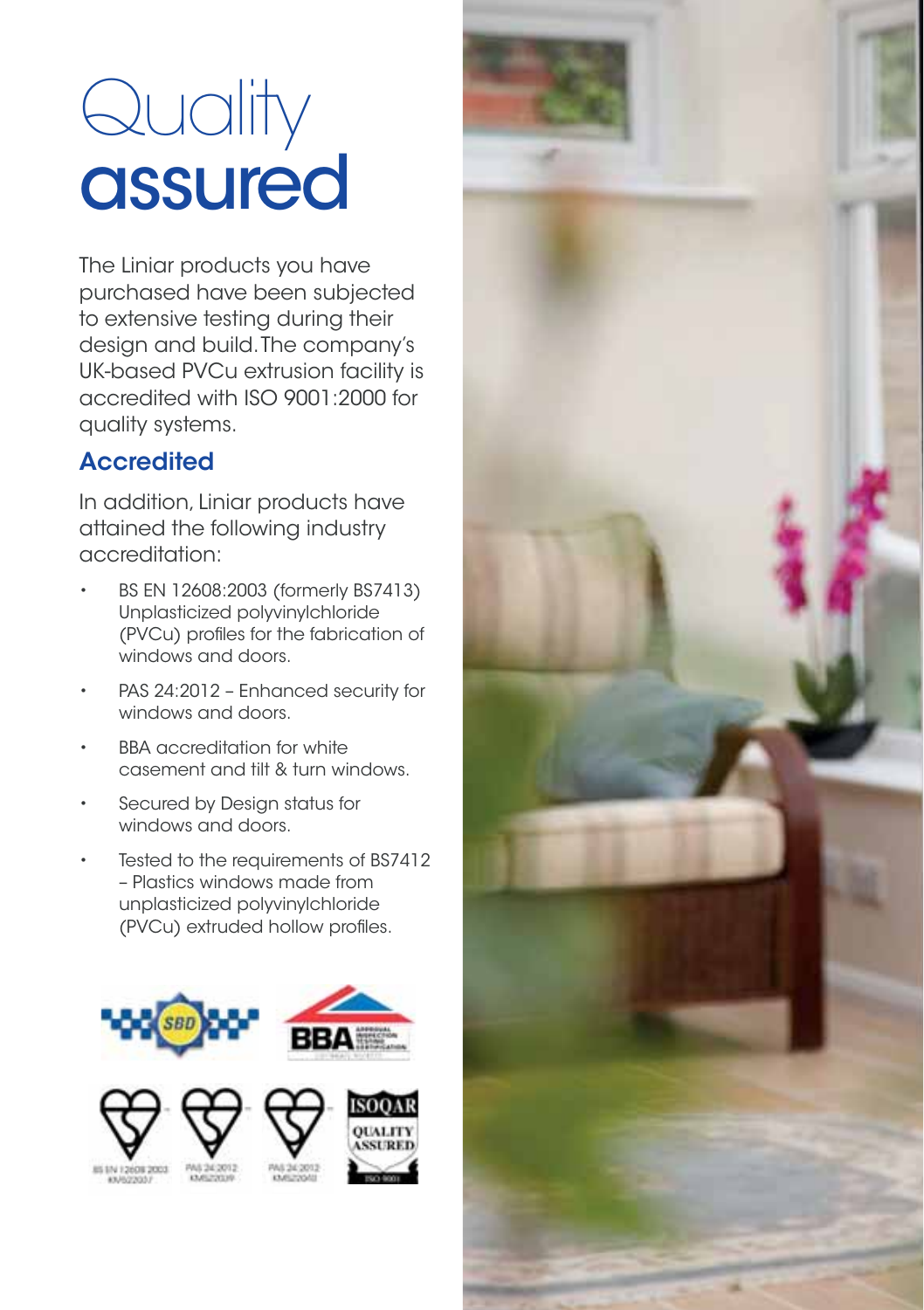

## **Contents**

| Cleaning            | h  |
|---------------------|----|
| General maintenance | 8  |
| Condensation        | 10 |
| Security            | 12 |
| Glazing             | 13 |

### Operation and Maintenance

| Open out windows     | 14 |
|----------------------|----|
| Tilt & turn          | 16 |
| Window restrictors   | 18 |
| Residential doors    | 20 |
| French/double doors  | 22 |
| Patio doors          | 23 |
| <b>Bi-fold doors</b> | 24 |
| Dos and Don'ts       | 30 |
| Liniar guarantees    | 31 |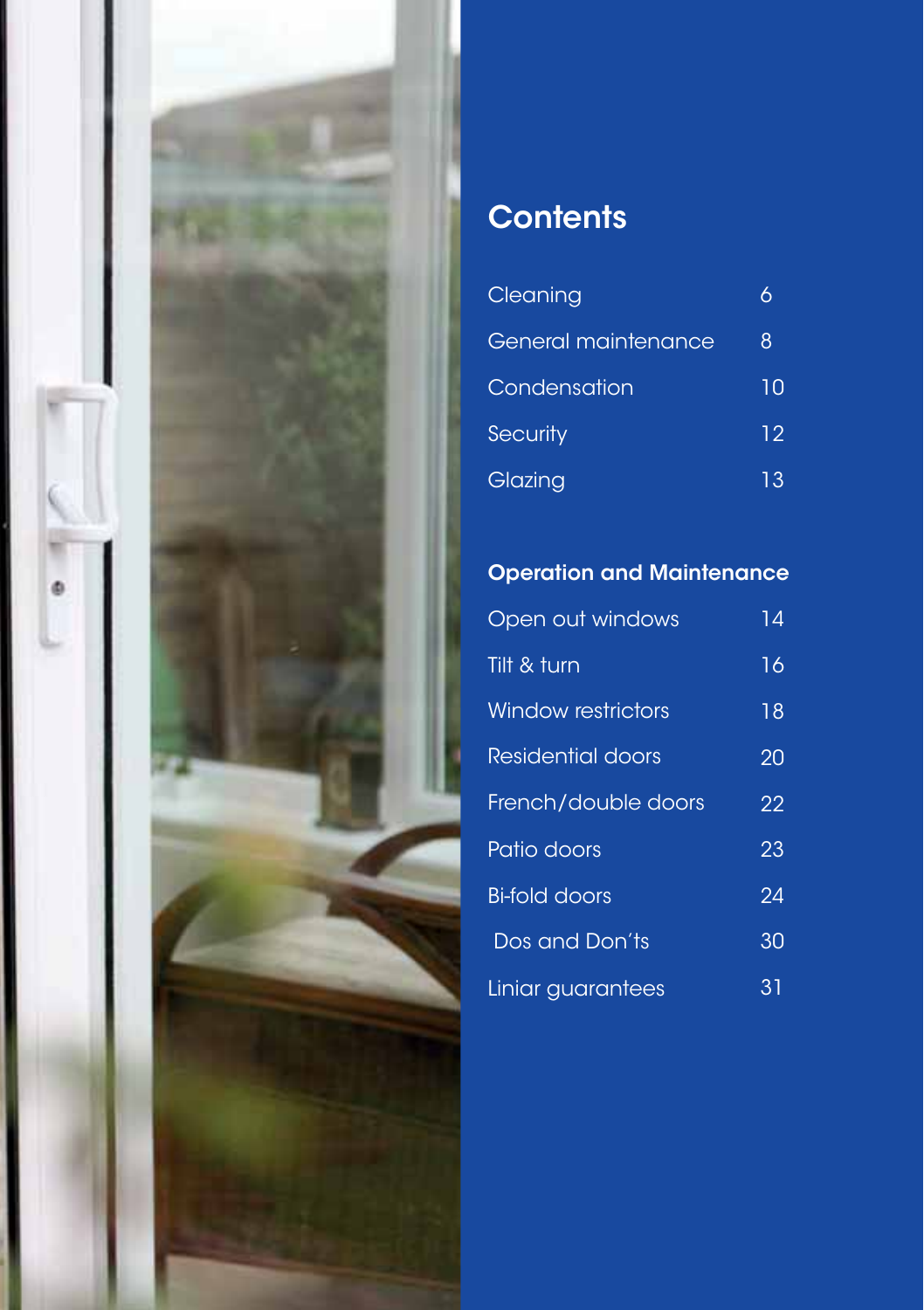# **Cleaning**

Your Liniar glazed products require a minimal amount of care in order to give you trouble-free operation and remain in optimum condition for many years to come.

The following information will show you the most effective way to clean your Liniar products.

### Standard PVCu frames

- Wash frames with a soap and water solution (dilute washing up liquid is fine) to avoid the build-up of grime and atmospheric deposits.
- For stubborn stains, use a nonabrasive PVCu liquid cleaner. Use sparingly and buff to shine.
- Avoid solvent-based cleaners and take care not to disturb any sealants.

### Coloured foiled PVCu frames

- Only use a soap and water solution to clean woodgrained or foiled windows.
- Never use cleaning fluid or solvent-based cleaners.
- Minor scratches can be repaired using a matching touch-up pen

### Hardware and furniture

- Only clean with a soap and water solution.
- Do not use abrasive cleaners.

### Glazed units

- Remove all hand jewellery prior to cleaning to avoid scratching.
- Remove any heavy external grime with a soap and water solution first.
- Use any proprietary household cleaner, applying with a soft cloth and buffing to a shine.
- Glass fitted with external Georgian bars may be cleaned in exactly the same way, taking care not to disturb.

### Leaded glass

- If leaded strips are bonded to the alazed unit, take extra care as excessive pressure may dislodge the lead from the glass surface.
- Use a soft cloth with warm soapy water, applied with moderate pressure.
- Note that external lead will oxidise. This is a natural phenomenon and cannot be avoided.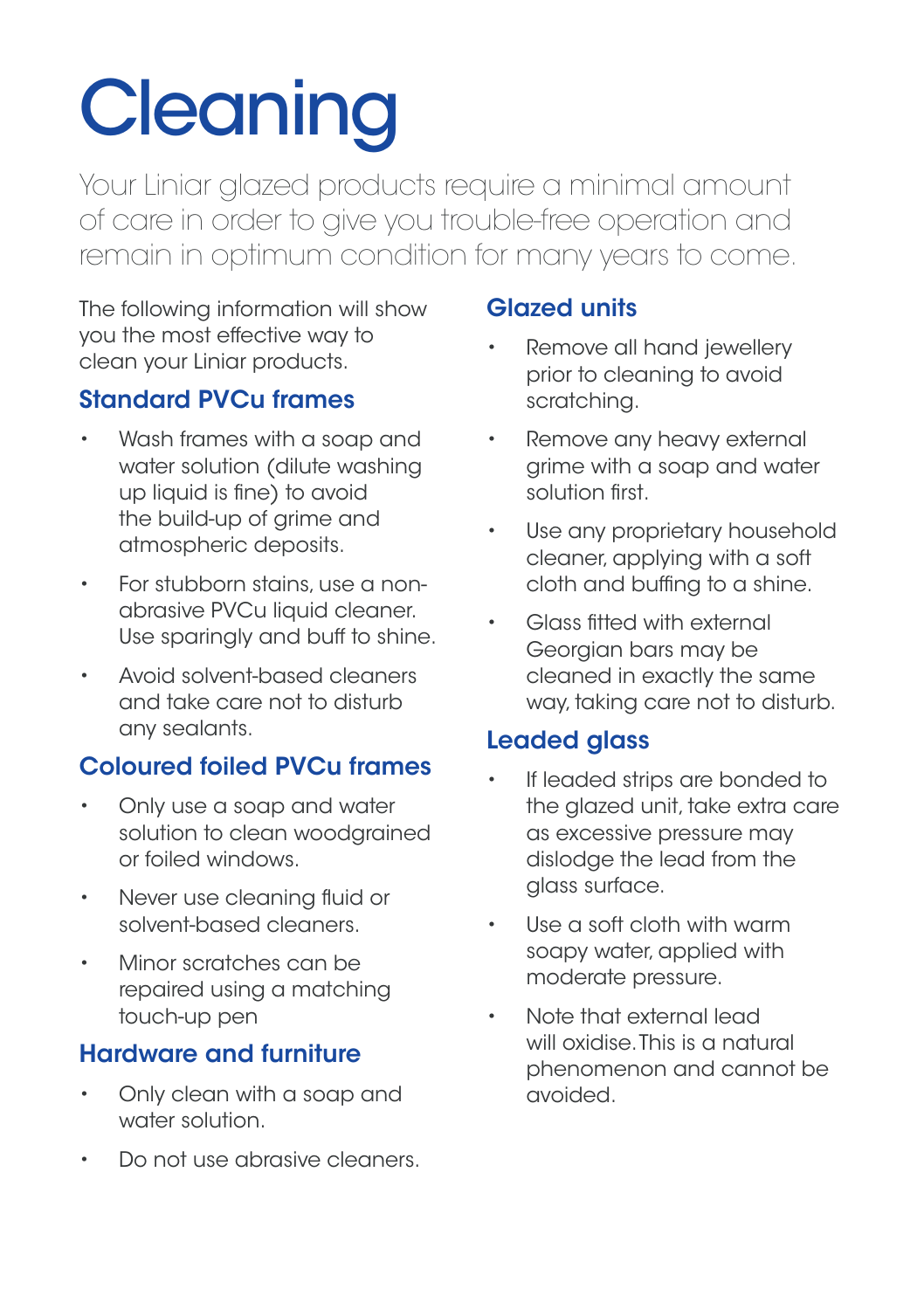### Conservatory or porch roofs

Liniar do not advise the access of a conservatory roof without the use of scaffolding or platforms.

Never lean ladders against PVCu frames, gutters or glass as this may result in damage.

Keep all gutters and outlets clear of leaves and other debris to maintain efficient operation.

#### Self cleaning glass

- Do not use abrasive or solvent based cleaners on the external glazing surface as the self-cleaning properties may be affected.
- Use a soft cloth with warm soapy water and buff to a shine.
- A proprietary household cleaner may be used on the inside of the glass.

#### **Polycarbonate**

• Clean in a similar manner to PVCu frames, removing grime and atmospheric deposits to avoid build-up.

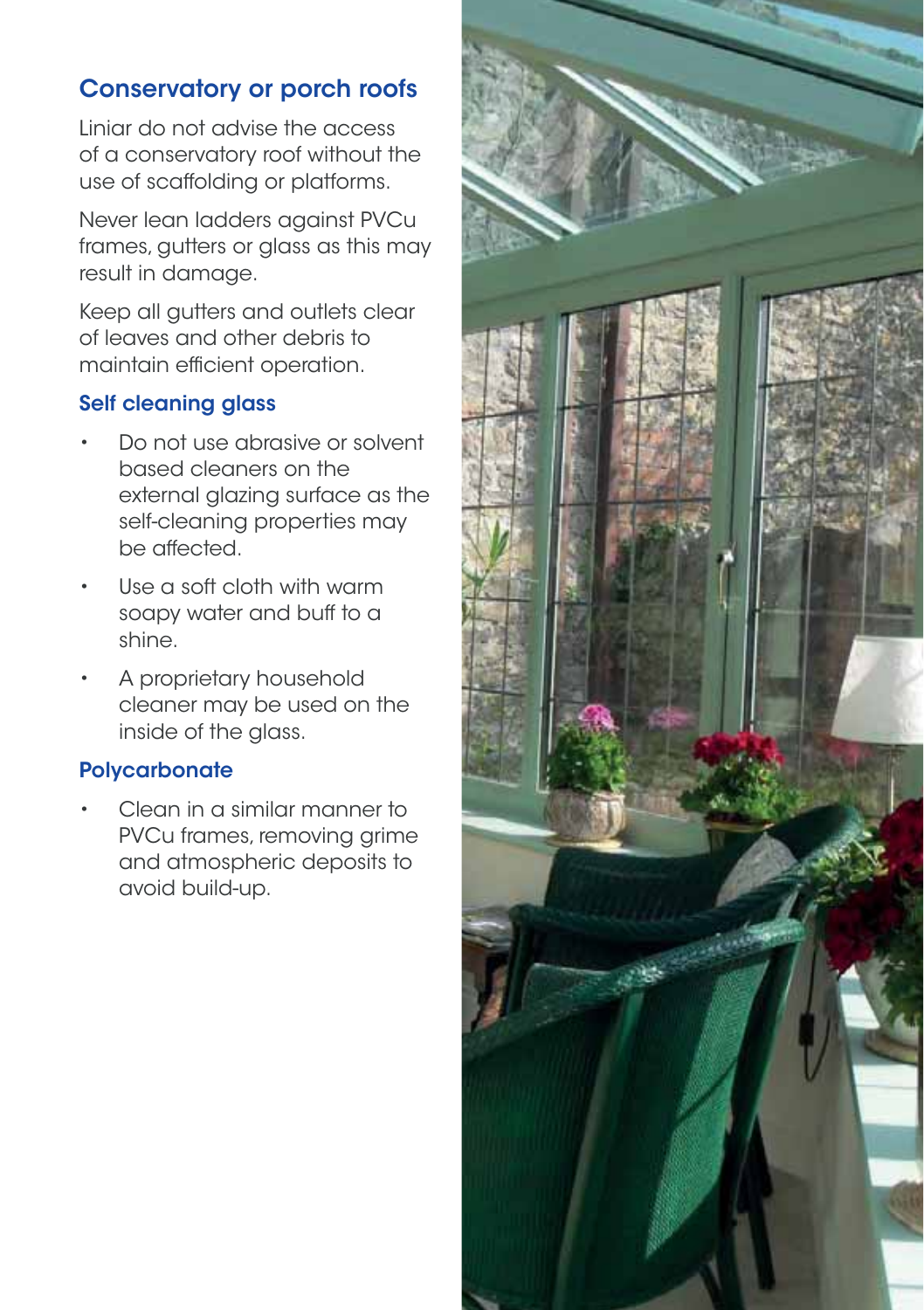## General maintenance

### Lubrication

All locking systems require periodic lubrication, and your Liniar windows and doors are no exception.

For hardware and opening mechanisms, use light machine oil (for example, 3-in-1) or silicone based spray.

### **Drainage**

All Liniar glazed products are designed with an in-built drainage system, comprising of slots within the lower thresholds that allow any water ingress to flow on the outside. To ensure an efficient system, these slots must remain unblocked.

Periodically remove dirt, clean drain holes and check the drainage operation by flushing through with water.

### Mastic seal



The mastic seal is the waterproof seal found around your doors and windows.

Please note that some discolouration of the seal is a natual occurrence and cannot be avoided.

Periodically check that the seal is still intact between frame and brickwork.

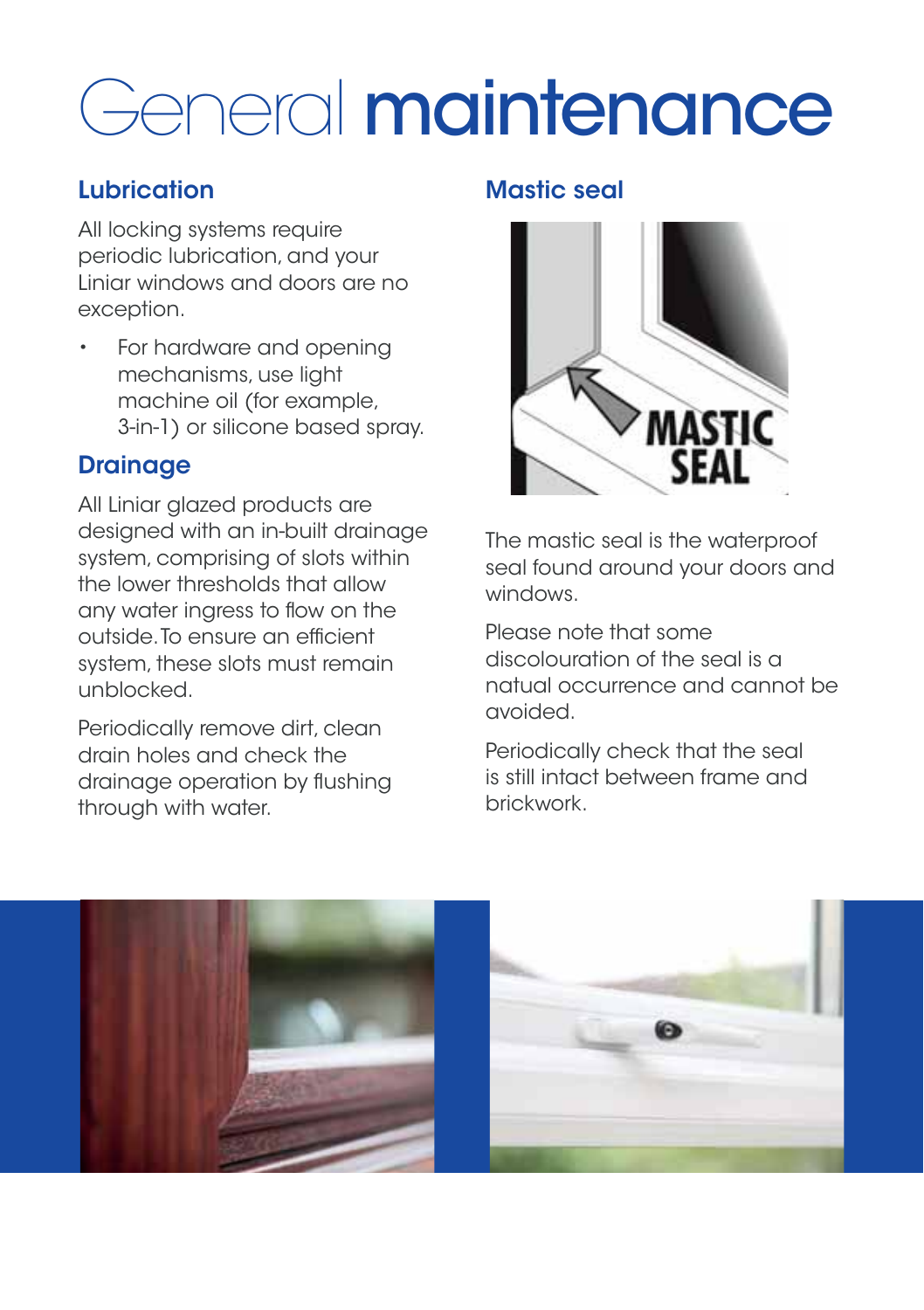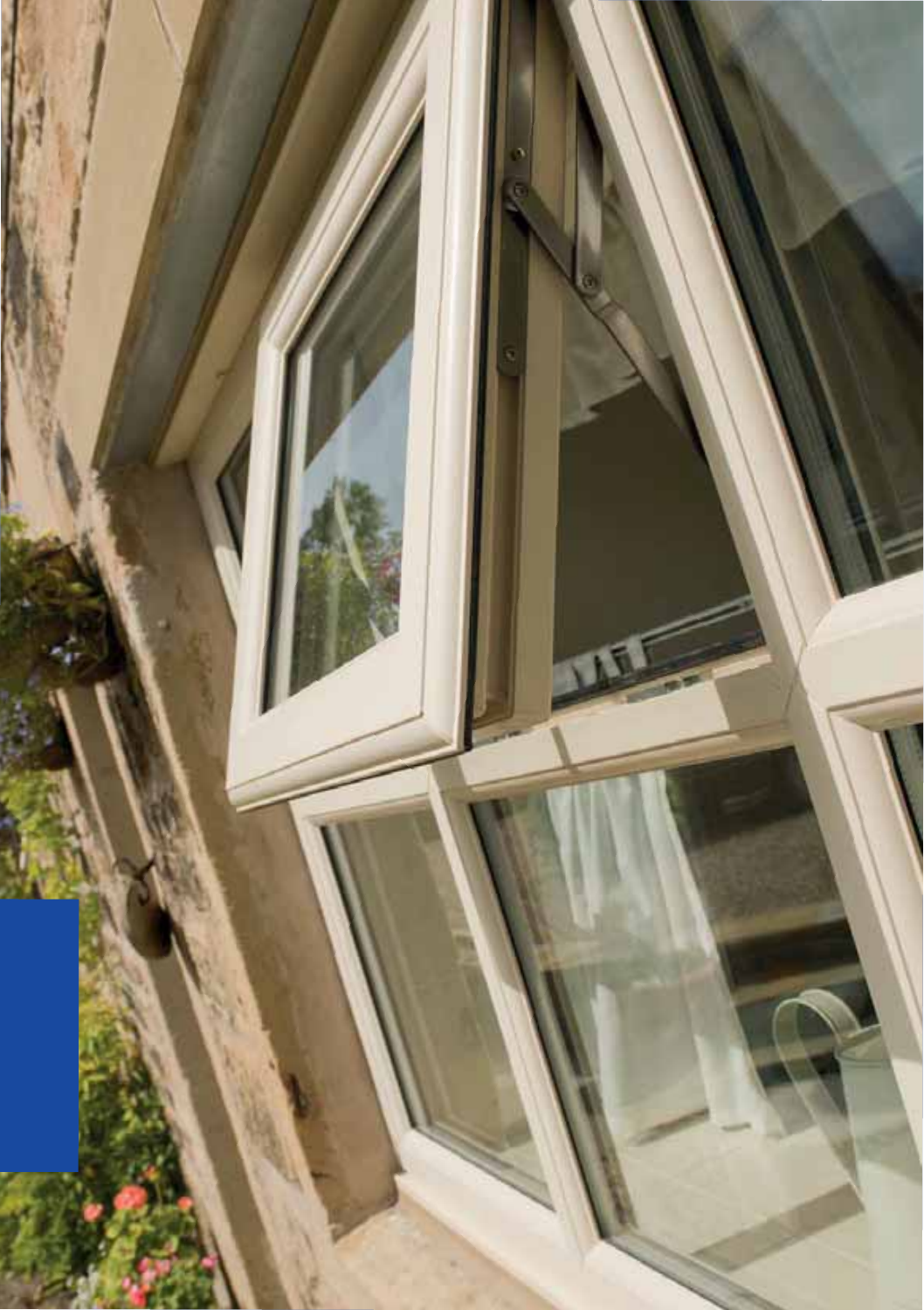## **Condensation**

Water vapour is naturally present in the atmosphere.

In the home, this natural water content is increased by normal day to day living – for example, activity that generates steam such as cooking, bathing, laundering, boiling a kettle and even breathing.

The water vapour remains undetectable while floating in warm air – but upon contact with cold surfaces such as windows, mirrors and tiles, condensation occurs as the vapour turns into water droplets.

Traditional house construction allowed the escape of this water vapour through natural ventilation, including open flues of coal fires, air bricks and ill-fitting

windows and doors – however the drive to conserve energy and reduce heating costs has led to the sealing of homes, resulting in trapped water vapour and increased problems of condensation.

With Liniar's highly energy efficient windows and doors, condensation can even form on the outside face of a double glazed unit, due to the outside surface being much colder than the inside – this is perfectly normal and nothing to worry about.

Certain elevations of property can be more susceptible to condensation e.g. north facing.

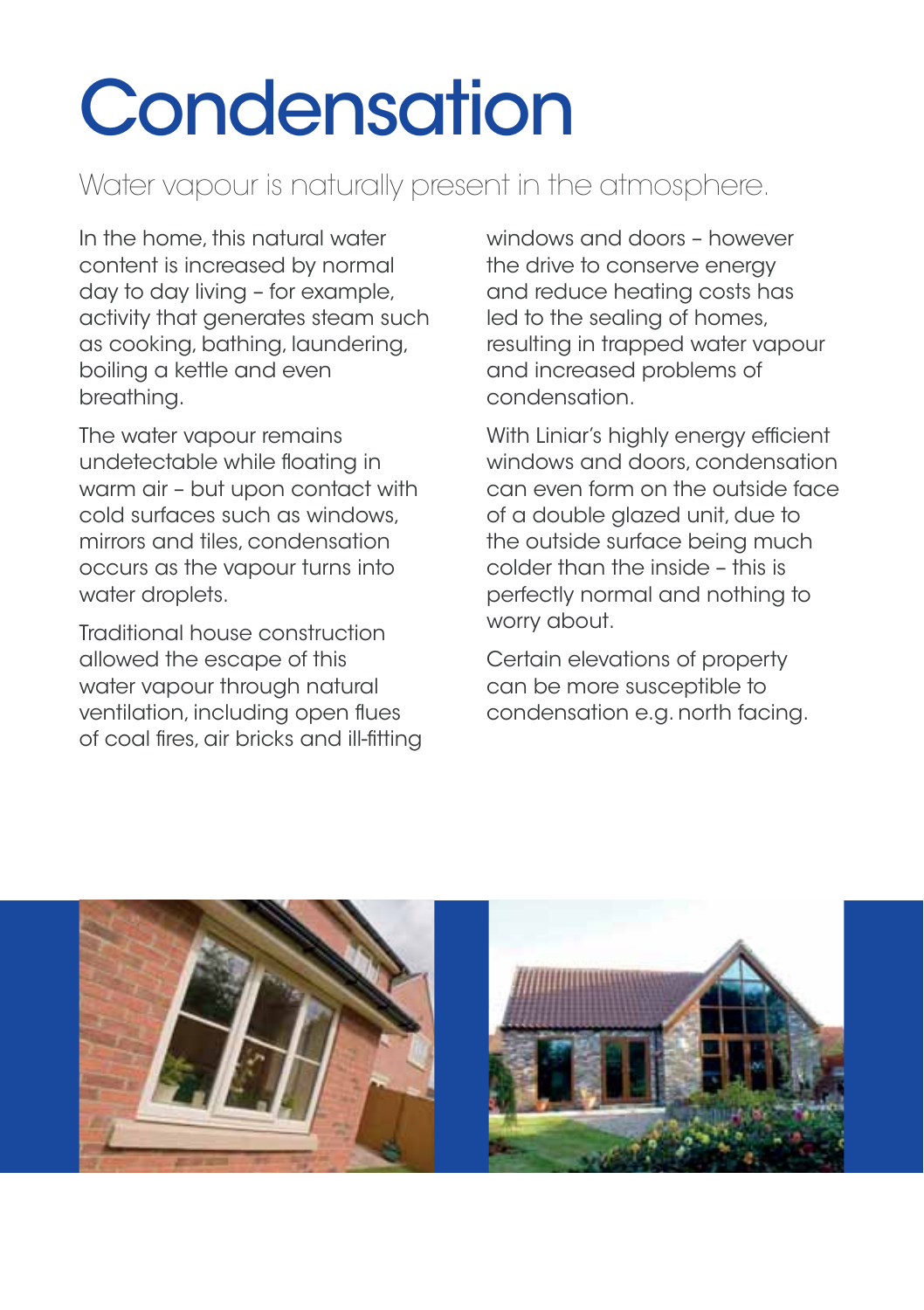### **Ventilation**

Provide ventilation in your home wherever possible by:

- Opening a window (please bear security in mind when leaving open an easily accessible window)
- Fitting a ventilation or extraction unit in the kitchen and bathroom
- Fitting wall vents to provide air flow.

### **Heating**

Maintain heat in the house during cold weather and marginally increase the temperature in areas where condensation is a particular problem.

An electric dehumidifier can help in problem areas by extracting excess vapour from the air.

### **Circulation**

Water vapour will easily drift from its originating point due to the convection currents in your home. To avoid this:

- Keep internal doors to kitchen and bathroom areas closed and draught-sealed where possible.
- Ensure bedrooms are ventilated at night to provide air movement. If doors must be closed, install a ventilation grille in or above the door.
- To ensure air flow in the vicinity of windows, curtains should be a minimum of 150mm (6") away from the window with suitable gaps at the top and bottom.

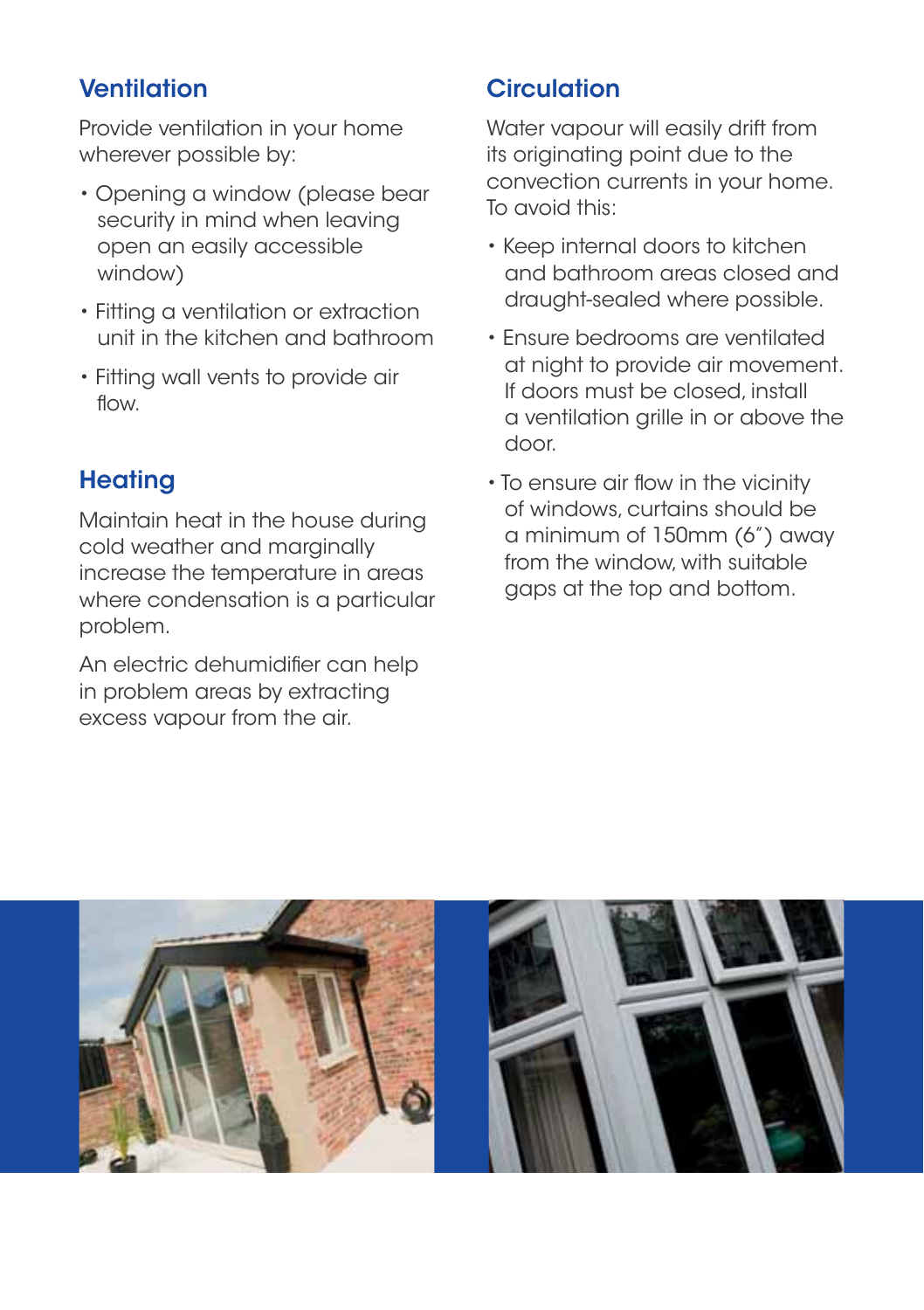## **Security**

Your Liniar windows, doors and roof have been specifically designed to include a number of security features to protect your home and family against intrusion.

### Remember: prevention is better than cure.

We recommend the following sensible security precautions should also be taken:

- Never leave a window or door open when your home is unattended.
- Lock all windows whenever they are in the closed position and remove all keys.
- To provide adequate means of escape in an emergency, locate keys adjacent to the window but out of external view.
- When leaving the house unattended at night, ensure door handles are fully lifted and that the keys are turned, in order to throw and lock all deadbolts and shootbolts for full security.

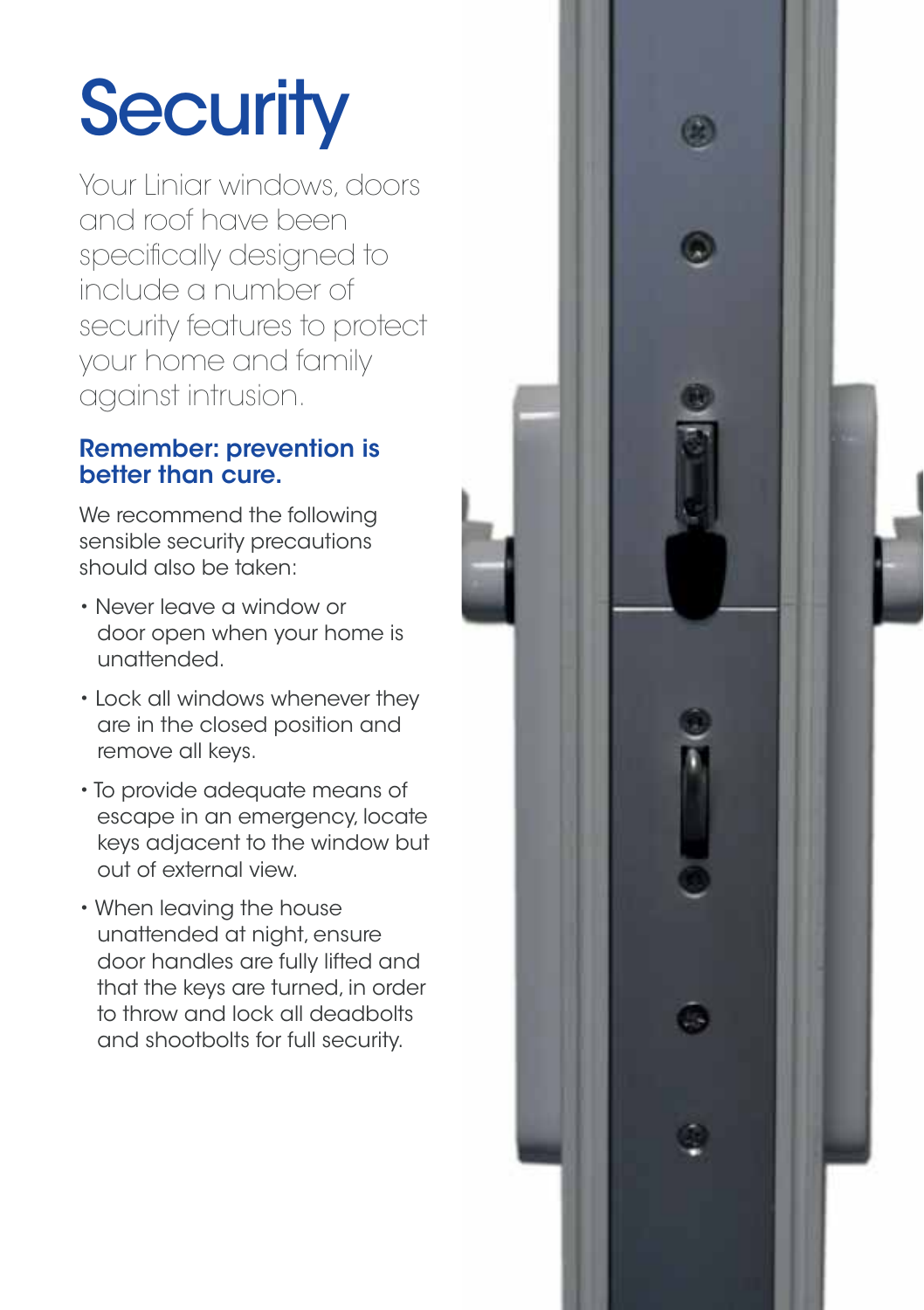## Glazing **information**

### Glass imperfections

All double and triple glazed units are susceptible to a degree of surface damage during the manufacturing process. Certain imperfections in the glass cannot be avoided, even in the most carefully controlled production environment.

Such blemishes and imperfections are therefore beyond our control, but are considered acceptable by even the most rigorous industry standards – we would like to draw your attention to the following extract from an industry-accepted standard in relation to alass:

- 1. Transparent glass used in the manufacture of double glazed units is identical to that used in traditional single glazing and will therefore have a similar level of quality.
- 2. Both panes of the double glazed unit shall be viewed from the room side, standing at a distance of two metres (6'6") in natural daylight and not in direct sunlight. The area to be viewed is the normal vision area, with the exception of a 50mm (2") wide band around the perimeter of the unit.
- 3. Flat transparent glass shall be deemed acceptable if the

 following phenomenon are neither obtrusive nor bunched:

- Totally enclosed seeds
- Bubbles or blisters
- Hairlines or blobs
- Fine scratched, not more than 25mm (1") long
- Minute embedded particles.
- 4. Obtrusiveness of blemishes shall be judged by looking through the glass and not at it, under normal lighting conditions as described in point 2.

### Other glazing information

Your installer has used only the highest quality float glass available, whether laminated, toughened or annealed, which conforms to the requirements of BS 6262.

Double and triple glazed units produced to BS 7513 conform to the highest manufacturing standards and the most uncompromising quality control and inspection routines.

Patterned glass originates in very large sheets and due to spacing repetition, centralisation of any design in a specific window cannot be guaranteed.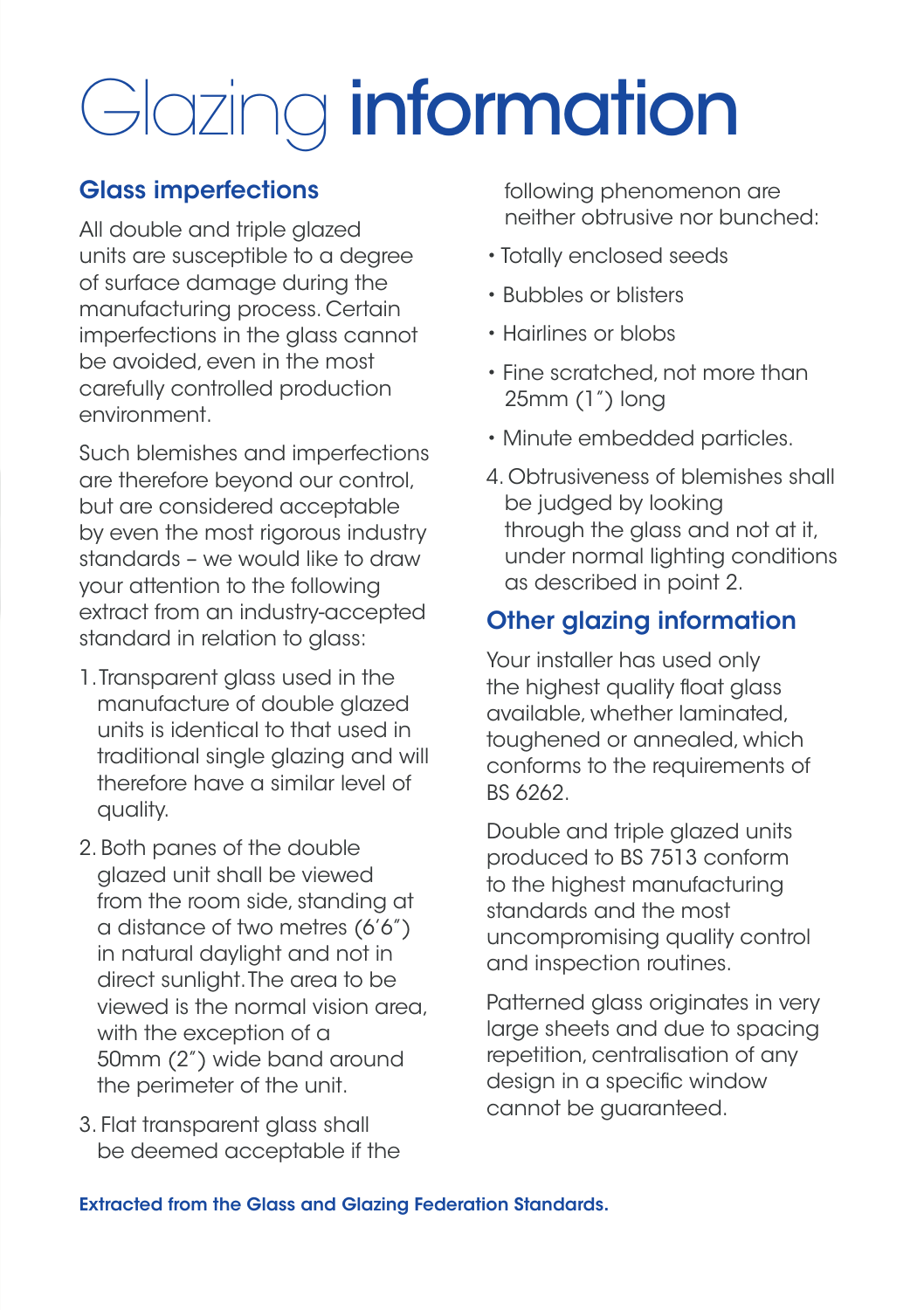## Operation and maintenance

Pages 14-24 will show you how to care for your Liniar glazed products.

### Open out windows

Liniar's windows may be opened outwards and are fitted with friction hinges, with the type being either egress, easy clean or restricted, that hold them in any desired position when open.

The locking mechanism, which can be either espag or shootbolt locking, fitted to the opening edge of the window, engages with slotted 'keeps' fitted to the outer frame. The secondary slot within the keep enables the window to provide a 'night vent' position,

with the window only slightly open whilst providing ventilation.

NB: Accessible windows should not be kept in the 'night vent' position when the house is unoccupied.

To open, turn the key if fitted, then push the button in the centre and whilst pressed, turn the handle through 90º to unlock the handle. To close, simply turn the handle back the other way until it engages with the lock. Once closed, turn the key to lock the window and remove it to keep somewhere safe nearby.

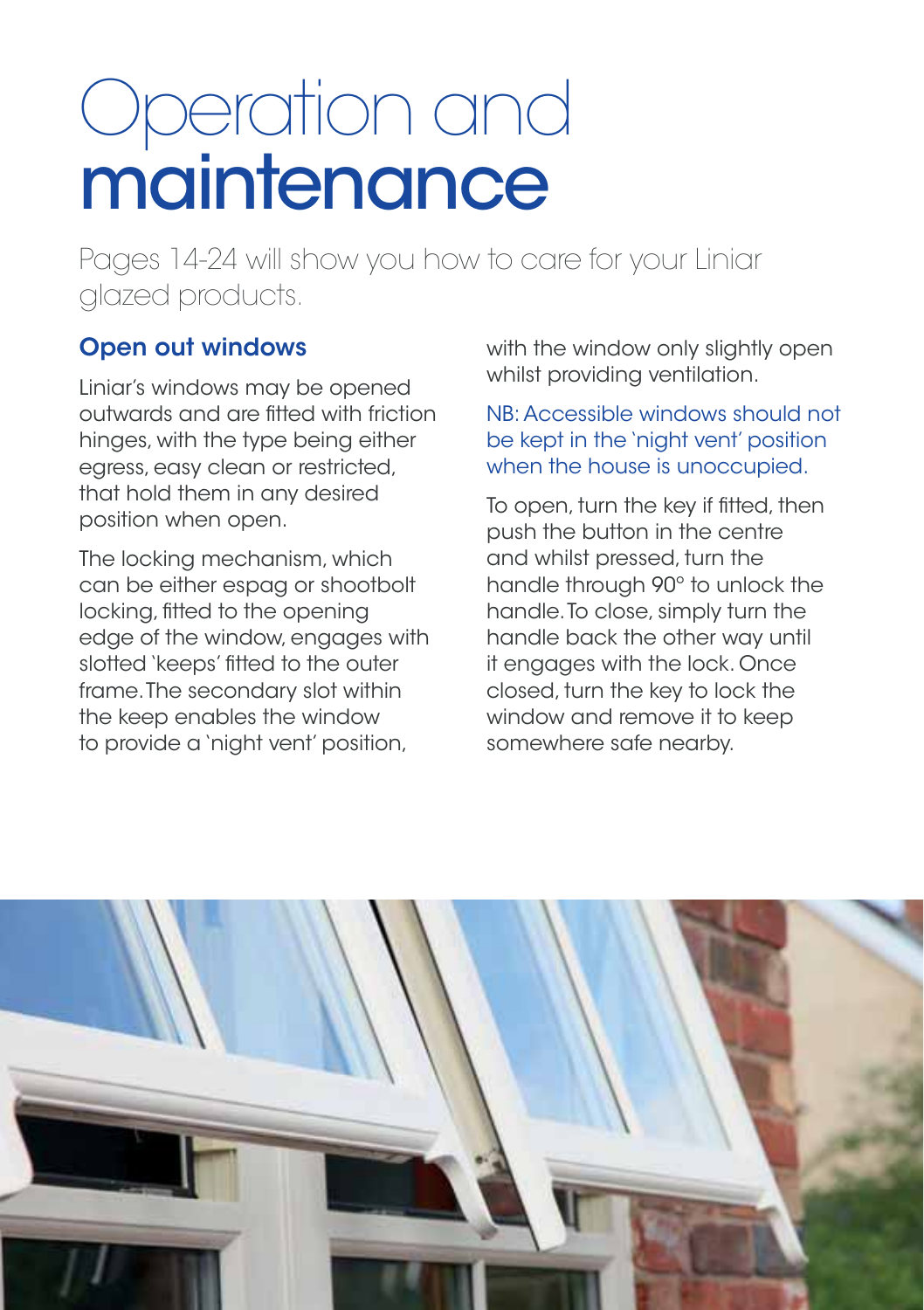

## **Maintenance**

### Friction hinges

To attain optimum performance the scissor mechanism of the friction hinges will require periodic lubrication. The pivots, sliding shoe and tracts should be kept free of dirt and debris.

### Lubrication - as required

Oil all pivot points (one drop per pivot is sufficient) and wipe away excess.

### Espagnolette - locking mechanism

Lubricate - as required.

Keep the sliding mechanism free of dirt and lubricate each slot with light machine oil.

### Keeps

Lubricate the slots of the keeps with petroleum jelly as required.

### Handles - (espagnolette locking)

Clean and lightly oil moving parts.



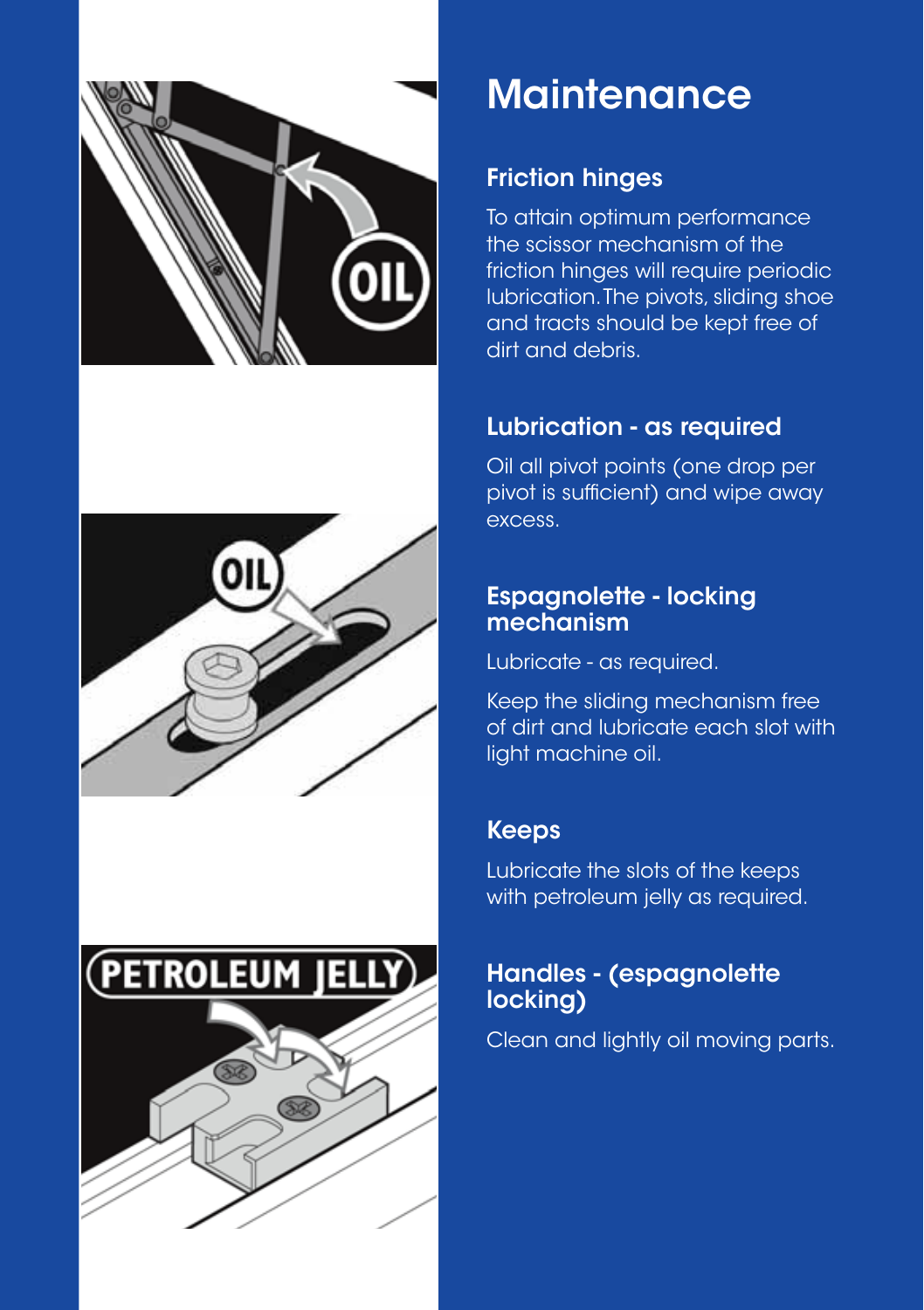### Tilt & Turn windows

Liniar's versatile tilt and turn windows are fitted with 'tilt before turn' (TBT) mechanisms for safety reasons – ensuring the window cannot be easily opened by children. This style of window is capable of two modes of operation:

- Tilt mode for ventilation
- Turn mode for cleaning and emergency exits

As the name suggests, the tilt mode must be performed prior to turning the window – however these windows may also be supplied in 'turn before tilt' mode where the sequence is reversed.

If you are in any doubt as to the sequence of operation for your windows, please contact your installer.

NB: The window must always be fully closed before changing the handle's position.



If fitted, turn the key to unlock the window.

To select Tilt mode, rotate the handle through 90ºfrom downwards to horizontal, and pull the window inwards towards you. The bottom of the window will remain hinged to the frame, while the top tilts inwards to allow ventilation.

To select Turn mode, close the window and rotate the handle through another 90º until it points upwards, then pull the window inwards. The side will now remain hinged to the frame while the window will open inwards to any desired position.

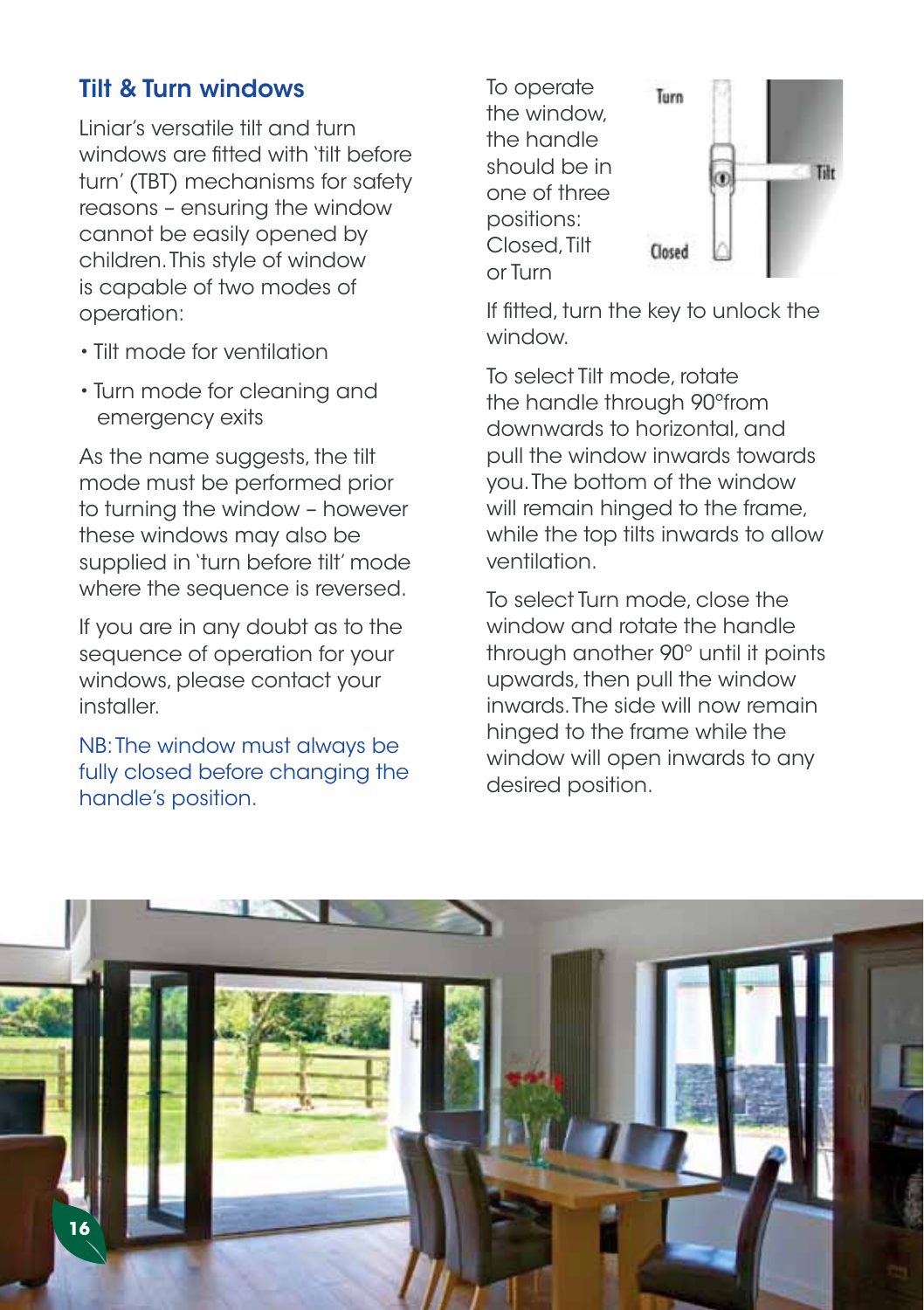### (SWITCH BARRIER)







## **Maintenance**

The switch barrier projecting from the locking mechanism, adjacent to the handle, is a safety device. It ensures that only one mode ('tilt' or 'turn') can be selected at any one time, by securing the handle into the selected mode, while the window is open.

Avoid pressing the switch barrier as this action releases the handle and could allow it to be inadvertently rotated to the alternative mode, resulting in the window disengaging from its hinge points

Always firmly close the window before changing the handle position.

### TBT locking mechanism

Keep sliding mechanism free of dirt and lubricate each slot with light machine oil as required.

### Keeps

Lubricate the faces of the keeps with petroleum jelly as required.

### **Handles**

Clean and lightly oil moving parts.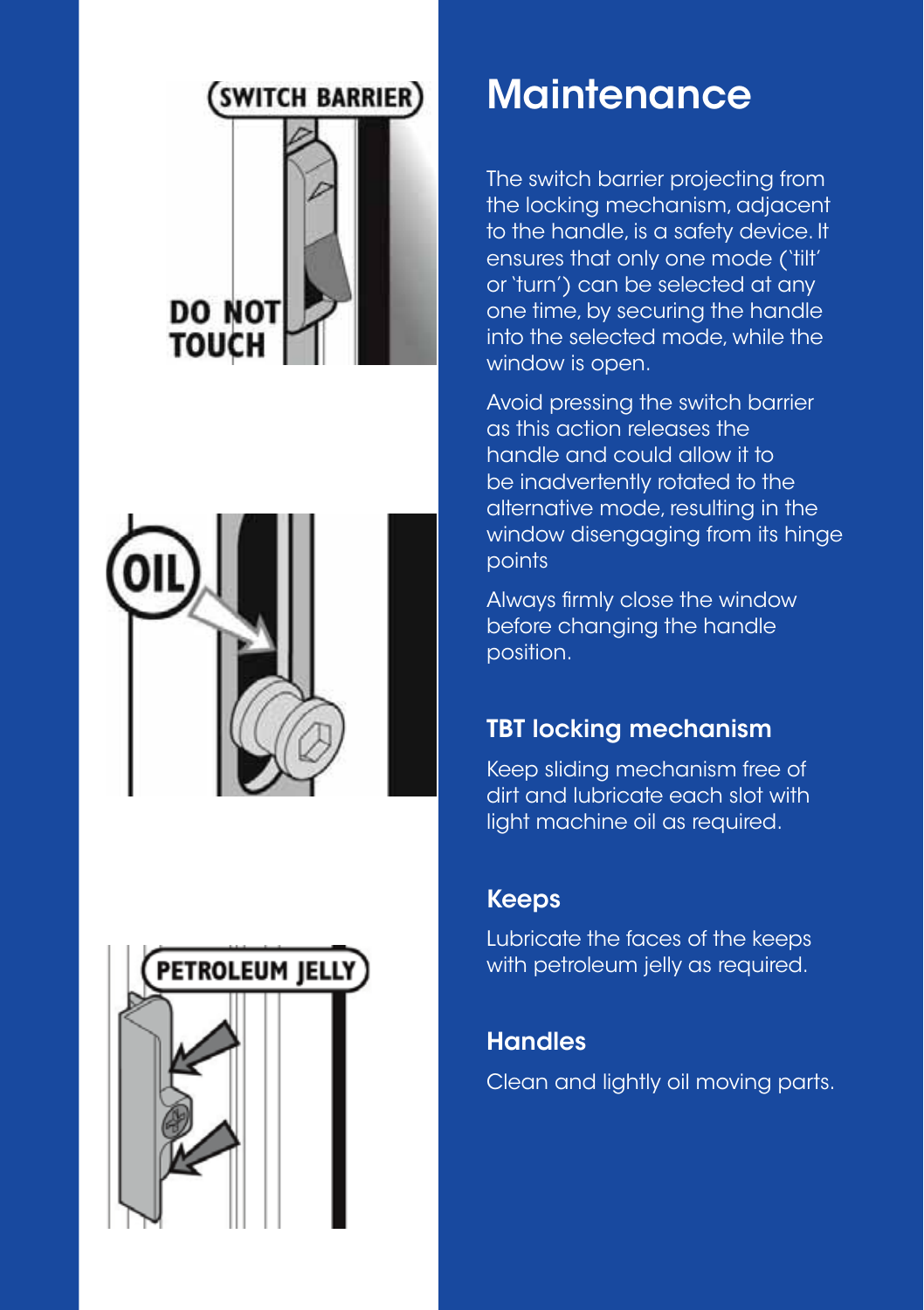### Window restrictors

If fitted, the restrictor limits the opening of the window to control ventilation.

The restrictor may be disengaged to allow the window to be fully opened.

There are two main types of restrictor, the standard casement restrictor and the security restrictor.

Friction stays may also be restricted.

### Standard casement restrictor opening instructions

### To open - restricted

Operate handle and open window. The restrictor arm will limit opening.

### To open - fully

Once opened to the restricted position, close the window slightly and manually release the restrictor by lining up the slot opening with the striker post, whilst holding the latch, open fully.

#### To close

Close the window in the normal manner. The restrictor will automatically re-engage.



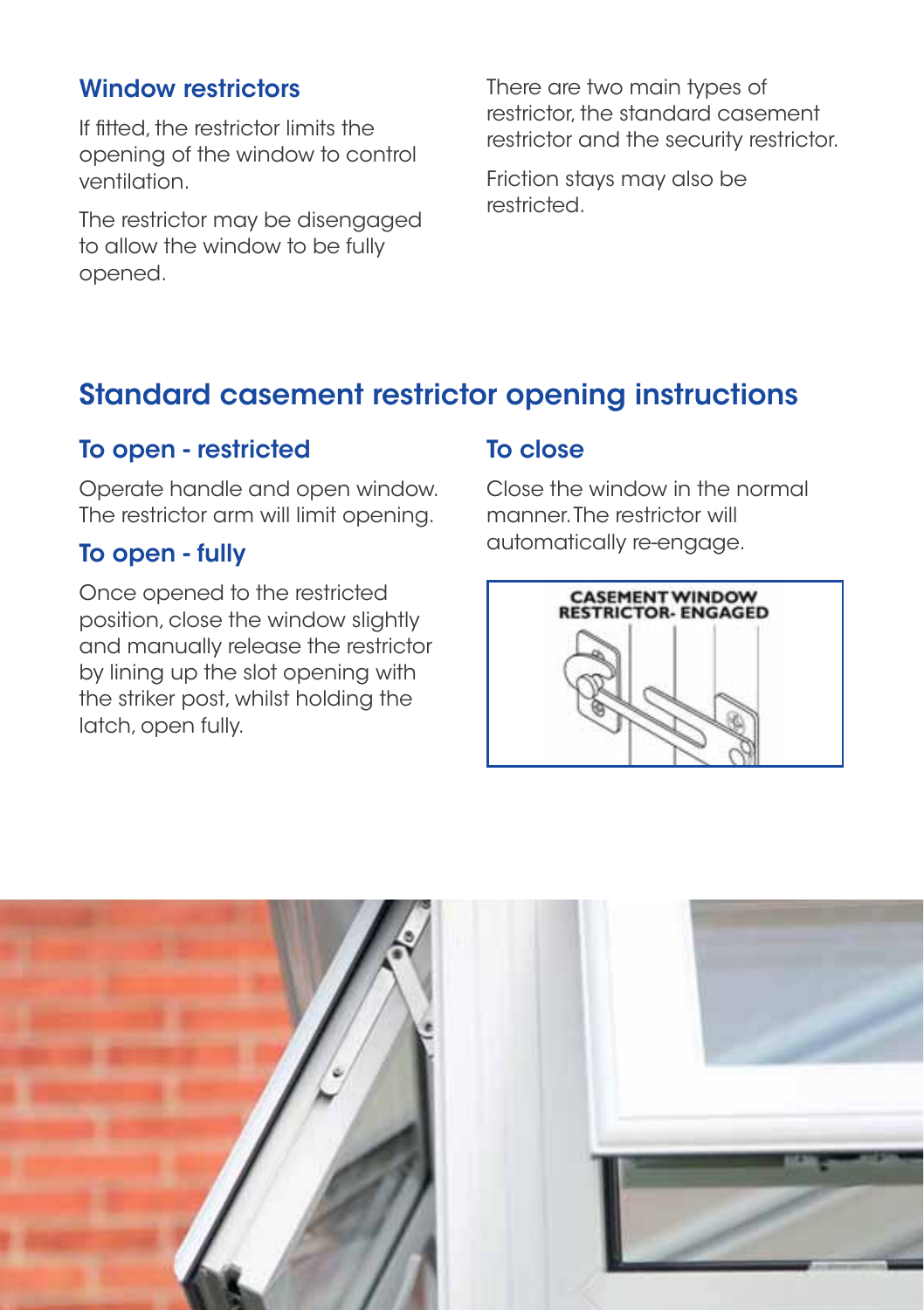### Security restrictor operating instructions

A special key is supplied to provide adjustment for the swinging arm and to enable the unit to be locked.

### To open - restricted

Select required mode and open the window. The restrictor arm will limit opening.

### To open - fully

Close window. While holding down control button, re-open the window. Release button as soon as window has cleared the frame.

### To lock restrictor

Insert special key at the back of the unit and rotate clockwise half a turn.

Note: to provide adequate means of escape in the event of an emergency, we recommend that the keys to all windows are located adjacent to the window, but out of external view.

### To adjust swinging arm

Insert the key into the socket at the side of the unit and rotate clockwise to tighten swinging arm or anti-clockwise to loosen.

Note: in the unlikely event that adjustment is needed, only a small movement (1/4 turn) will be required.

### To close

Close the window in the normal manner. The restrictor will automatically re-engage.





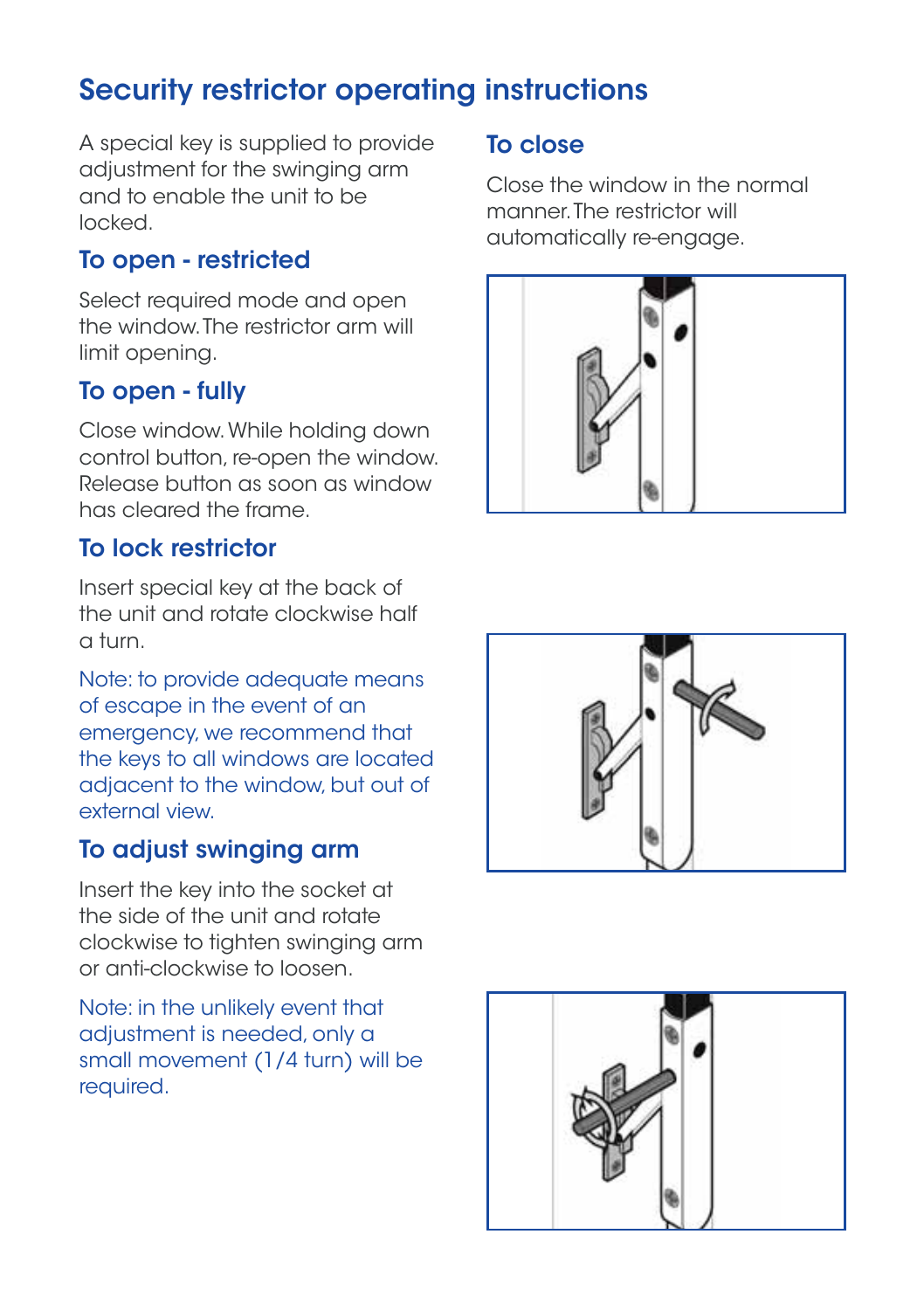### Liniar Residential Doors

Liniar PVCu doors are available in a variety of styles and operations.

Doors may be fitted with lever/ pad handles that limit outside opening by use of a key, or twin hookbolts and a single deadbolt combination with latch and lock. In addition, up to 4 rollers may be present.

All locking points engage in keeps fitted to the frame jamb.

The top and bottom deadbolts, hookbolts and rollers (if fitted) are engaged by lifting the handle.



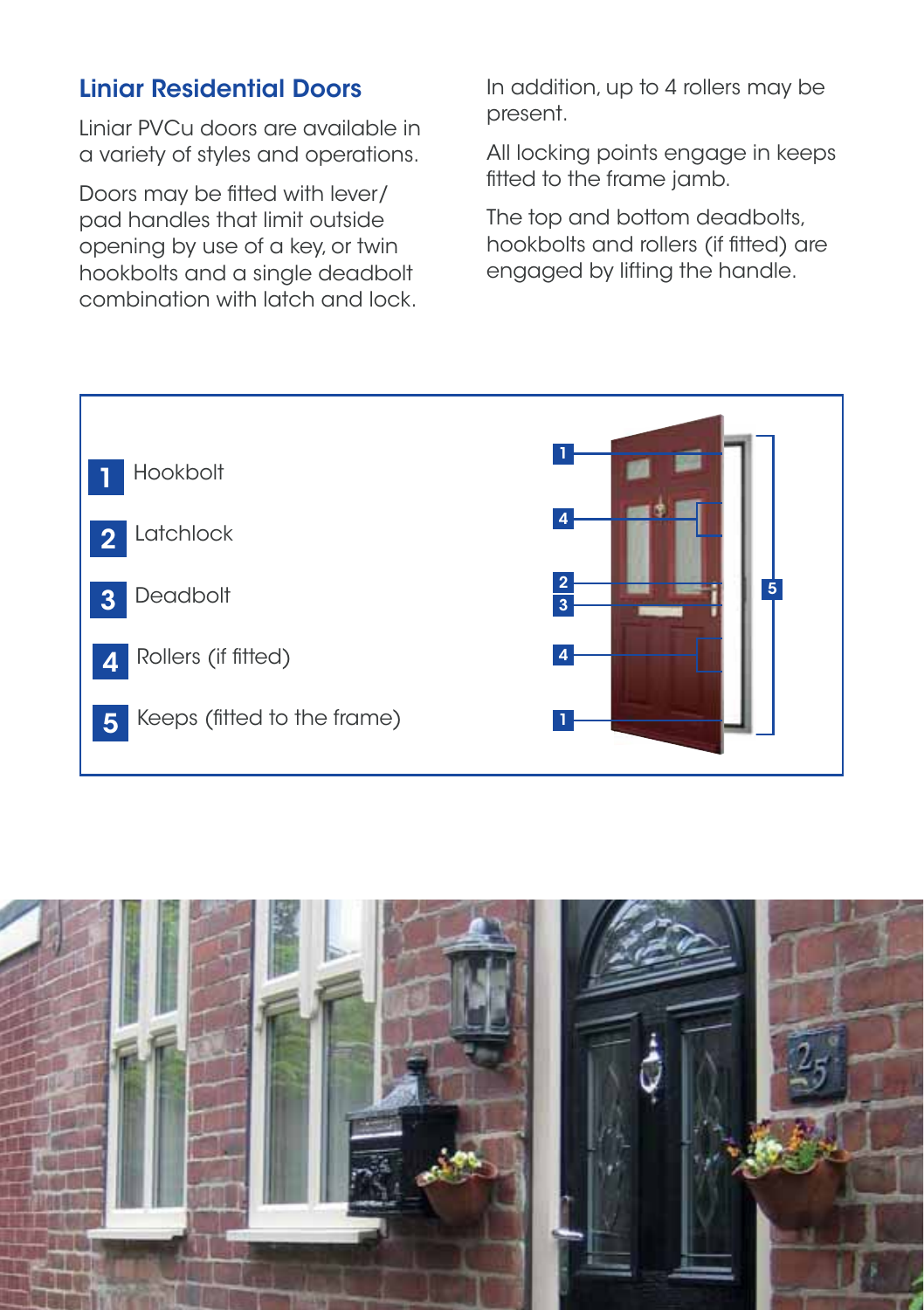### To lock

1. Close the door - latch engaged.

2. Lift the handle or pad to engage the top and bottom deadbolts/ hookbolts/rollers.

3. Insert key and turn to engage centre deadbolt and fully lock.

If the key will not turn, lift the handle or pad to maximum.

### To unlock

1. Insert the key and turn to unlock.

2. Press handle or pad down to disengage top and bottom deadbolts/hookbolts/rollers.

3. With level handle, door will open.

4. With pad handle, continue to turn key to open.





### **Maintenance**

### Locking mechanism

With door open, lubricate the deadbolts, hookbolts, rollers and latchlock with light machine oil if required. DO NOT add additional lubricant to the lock cylinder as this is packed with special grease.

Clean and lightly oil external moving parts.

### Hinges

Clean with a soap and water solution. No lubrication is required.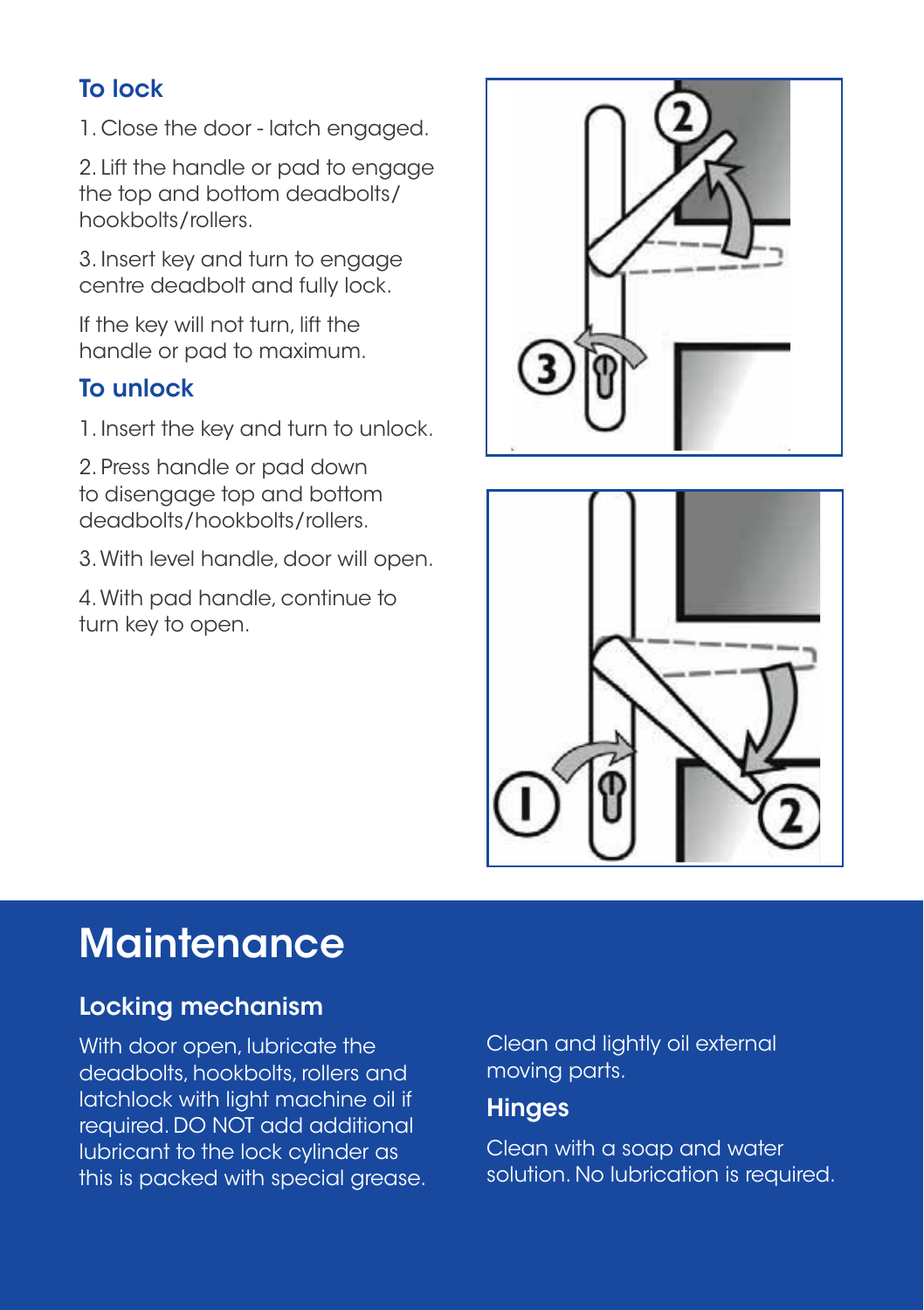### French or double doors

Dependent upon the locking mechanism fitted to your door, there are two slave door locking options:

- Full slave locking (a handle operated shootbolt that operates in the same way as the master door)
- Fingerbolts (hand operated fingerbolts fitted to the top and bottom of the slave door). There is no handle present on this type of locking option.

Always open the master door first to avoid spraining the lock. Your installer should have shown you which door is the master.

To lock the door after use, turn the handle upwards to engage the multi-point locks and then turn the key.



### **Maintenance**

- Ensure frames are free of dirt by cleaning with soap and water.
- Check drainage holes and remove any blockages.
- Lubricate pivot point with light machine oil.
- Minor foil scratches can be repaired using a matching touch-up pen.
- Check for obstructions, signs of wear and ensure fixing screws are secure.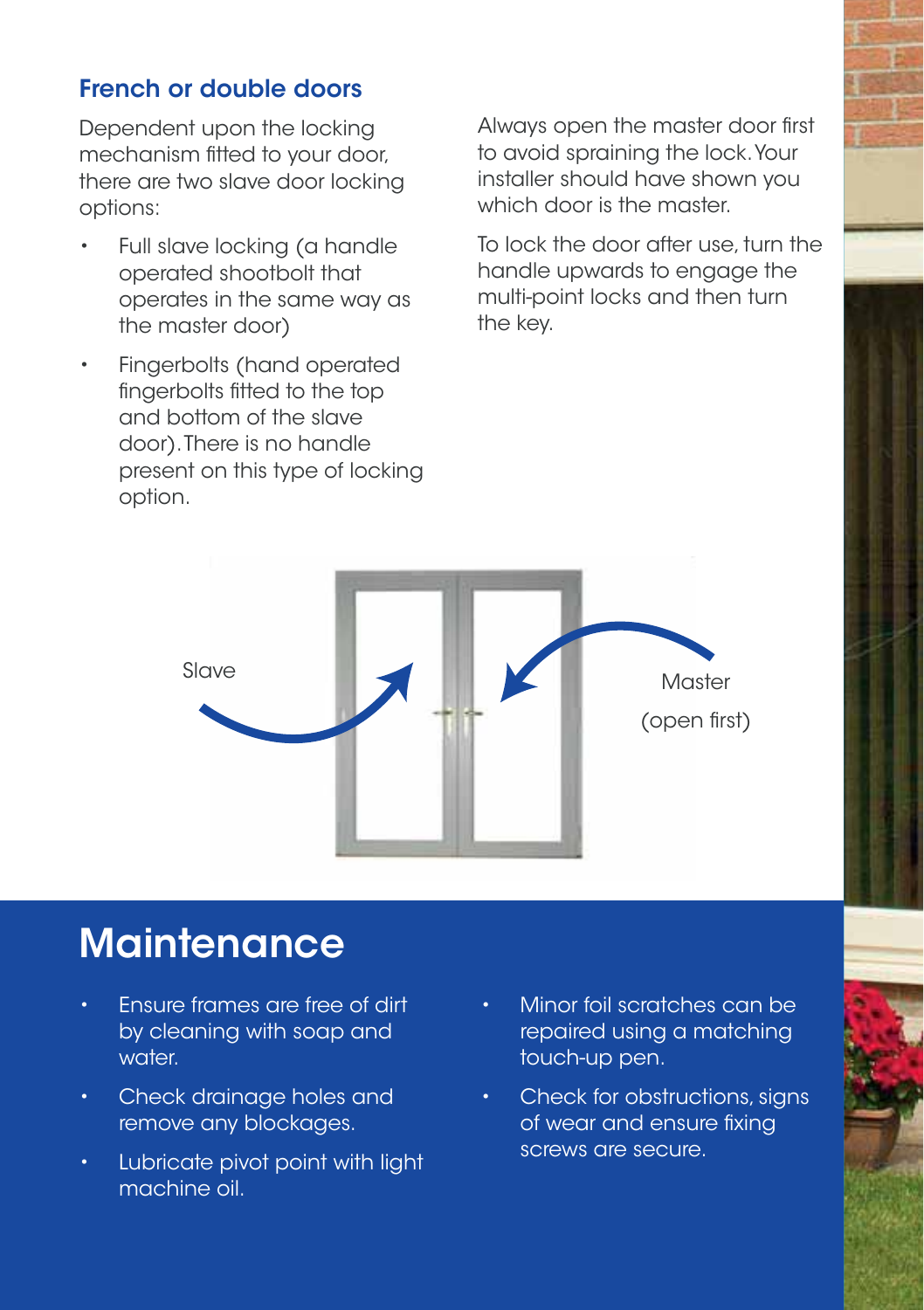

### Patio doors

Liniar patio doors are fitted with its patented integral high security ModLok™ locking mechanism, featuring a multi-point locking system and shoot-bolts with integral reinforcement, together with bespoke Liniar leaf-embossed handle.

To open, move the lever upwards, take hold of the handle and slide the door open. To close and lock, ensure the door is in contact with the frame and move the lever into the downward position.



## **Maintenance**

- Ensure frames and tracks are free of dirt by cleaning with soap and water.
- Check drainage holes and remove any blockages.
- Minor foil scratches can be repaired using a matching touch-up pen.
- Check for obstructions, signs of wear and ensure fixing screws are secure. Keep brush pile free from dirt.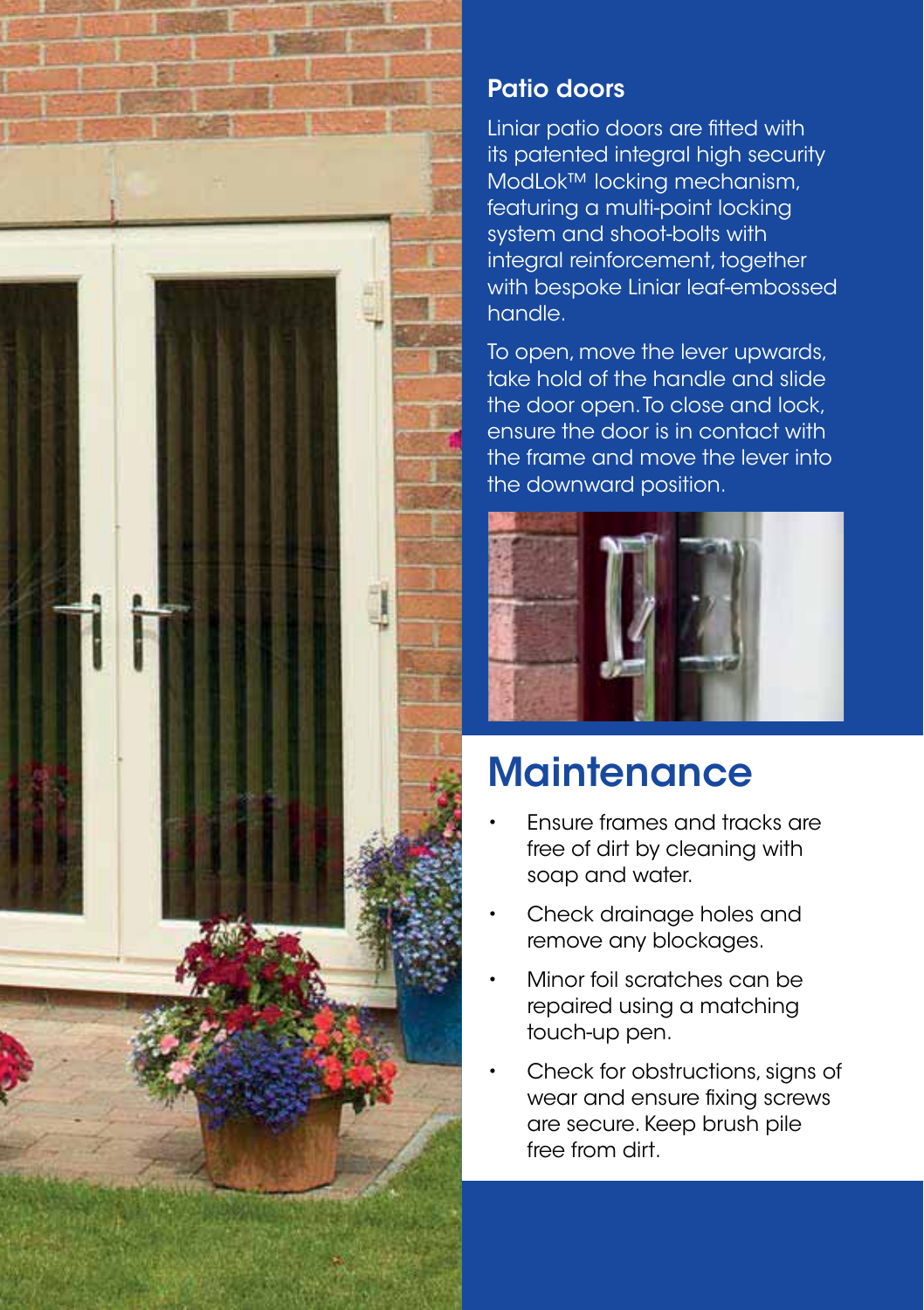### Bi-fold doors

Liniar's range of bi-folding doors is available in configurations from 2 to 7 panes, opening in or out. Your bi-fold will either be a Standard or ModLok™ bi-fold – the difference can be seen in the end panel of the door, as shown to the right.

It is important that you open and close your bi-fold in the correct sequence. Below shows how to open and close a 3-2-1 bi-fold correctly. bi-fold will either be a Standard or<br>
ModLok™ bi-fold – the difference<br>
can be seen in the end panel of<br>
the door, as shown to the right.<br>
It is important that you open and<br>
close your bi-fold in the correct<br>
sequences vi



 To see all opening/closing sequences visit our website at: www.liniar.co.uk/bifoldopeningclosing



### **Maintenance**

- Rolling mechanisms carrying the door panels are fitted with sealed stainless steel bearings and require no lubrication.
- Ensure top and bottom tracks are kept free from debris, which may impair the function.

• Door locking mechanisms should be cleaned and any moving parts lubricated with a light machine oil at least once a year and more frequently where appropriate.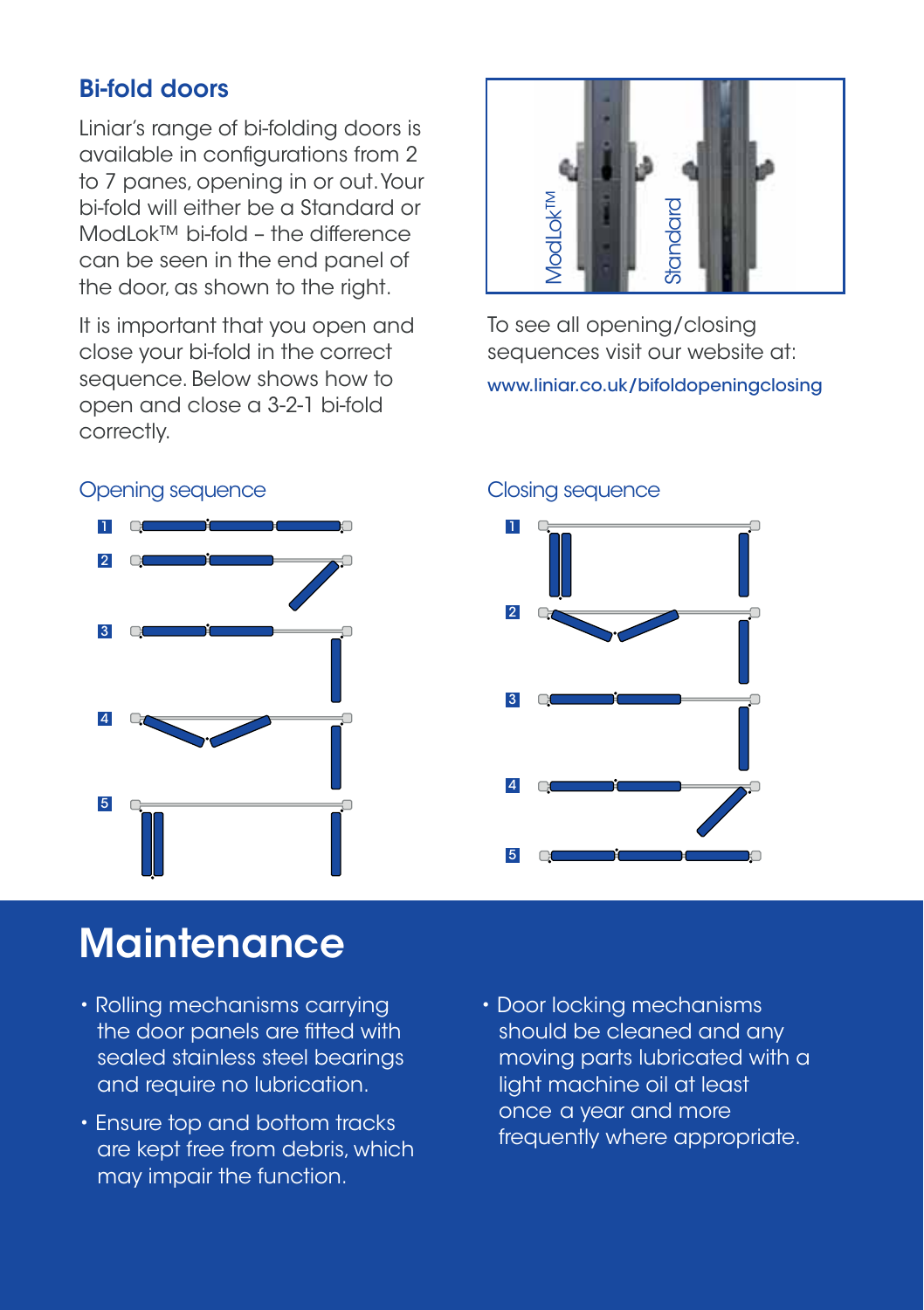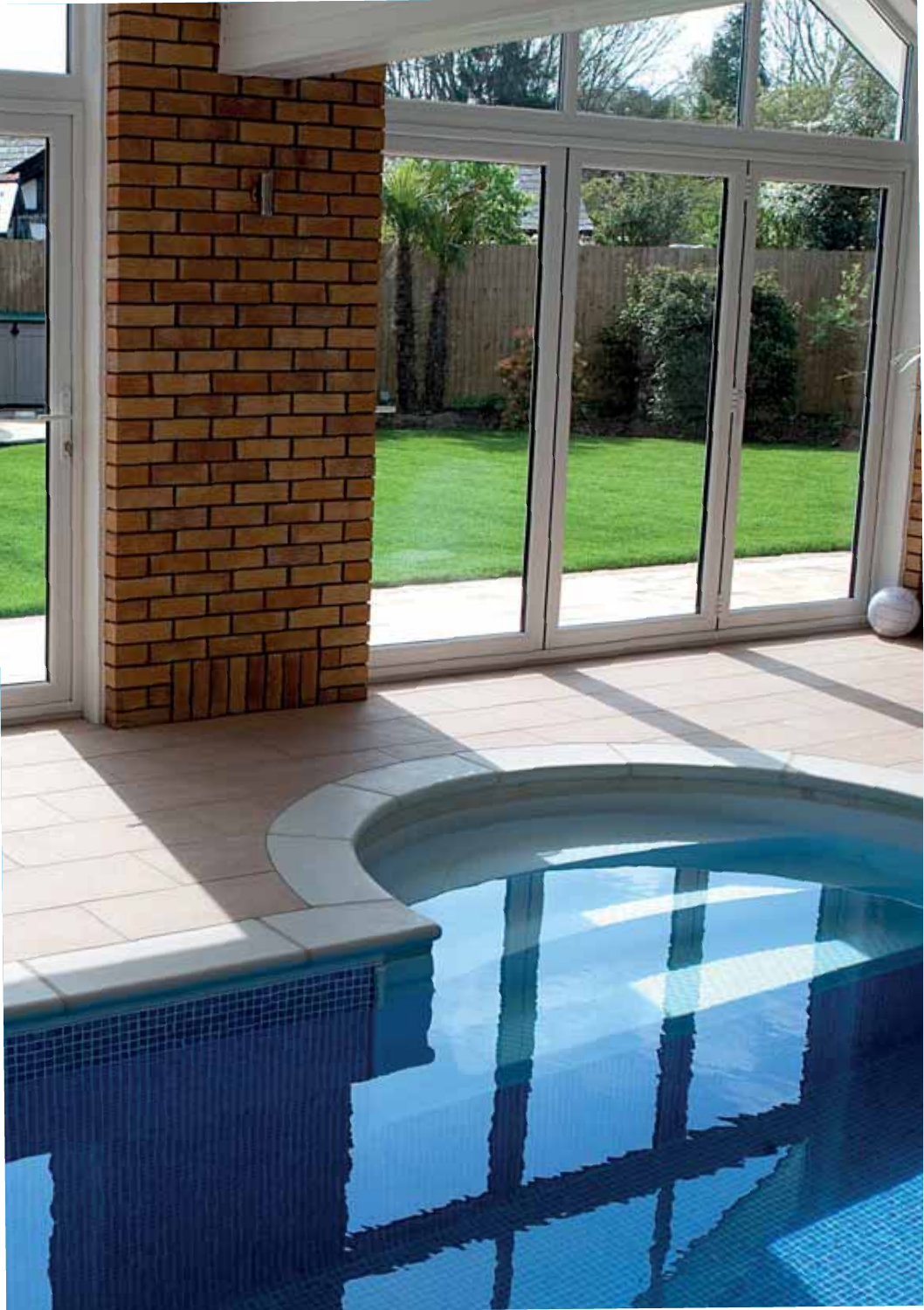## Dos & **Don'ts**

The following section indicates simple best practice 'dos and don'ts' to ensure continual optimum performance of your Liniar products.



**V** Clean the glass regularly with a<br>good quality liquid spray glass<br>cleaner good quality liquid spray glass cleaner



Frequently wash down the PVCu<br>profiles with warm soapy water<br>and wipe dry profiles with warm soapy water and wipe dry



**3** Only use cleaning materials<br>
which do not impair<br>
anti-corrosion properties of the which do not impair surface coatings



Use cream cleaner for isolated<br>3 stubborn stains on white PVCu<br>3 only. Apply with a damp cloth stubborn stains on white PVCu only. Apply with a damp cloth using minimal pressure



Summary Ensure drainage slots are un-<br>3 blocked and free from dirt are<br>3 debris blocked and free from dirt and debris



Solution Keep all tracks clear of dust and<br>3 debris in order to reduce wear<br>3 and tear on slidina parts debris in order to reduce wear and tear on sliding parts



Sheck all fire escapes' hardware<br>3 regularly for wear and tear and a<br>3 consistent fit regularly for wear and tear and a consistent fit



Ensure conservatory gutters<br>3 and their outlets are kept ck<br>3 of leaves and debris to ensu and their outlets are kept clear of leaves and debris to ensure unobstructed flow



3 All moving mechanical parts are<br>3 Iubricated - hinges, locks and<br>3 keep plates will benefit from a lubricated - hinges, locks and keep plates will benefit from a small application of light oil at least once a year



Replace damaged or worn parts with original Liniar parts.

### Do Don't

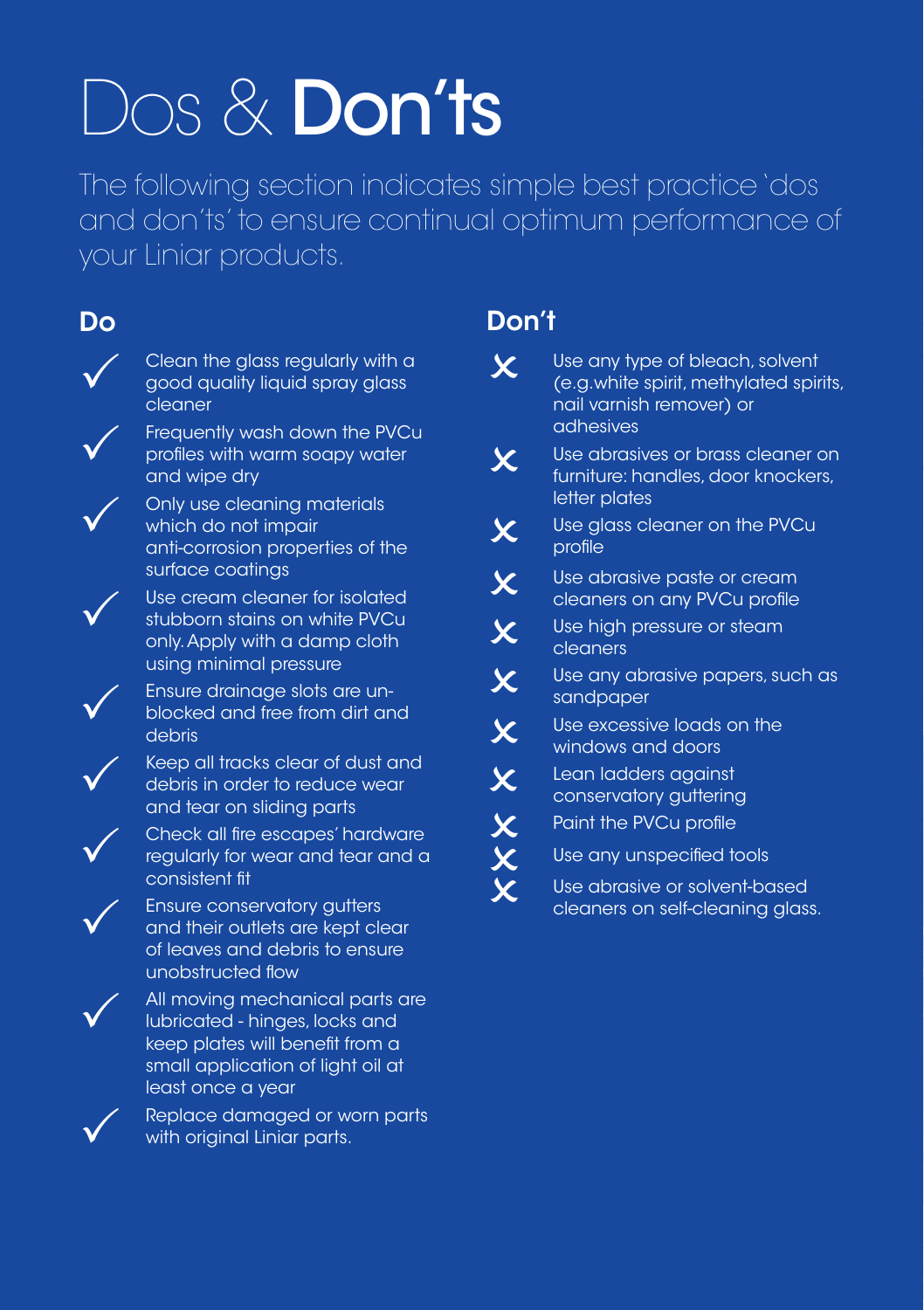

### Guaranteed

Liniar profiles are manufactured using tried and tested formulations from approved suppliers and will not warp, split or discolour for 10 years\* from date of installation.

The Liniar guarantee is issued in association with our raw material suppliers and based on proven technology for UV stabilised products.

Further details, weathering data and full conditions can be suppied on request.

All products are to be installed to Liniar recommendations.





\* Liniar bi-folding doors consist of a wide variety of components that cannot be covered under one guarantee - see seperate product guarantee for more information.